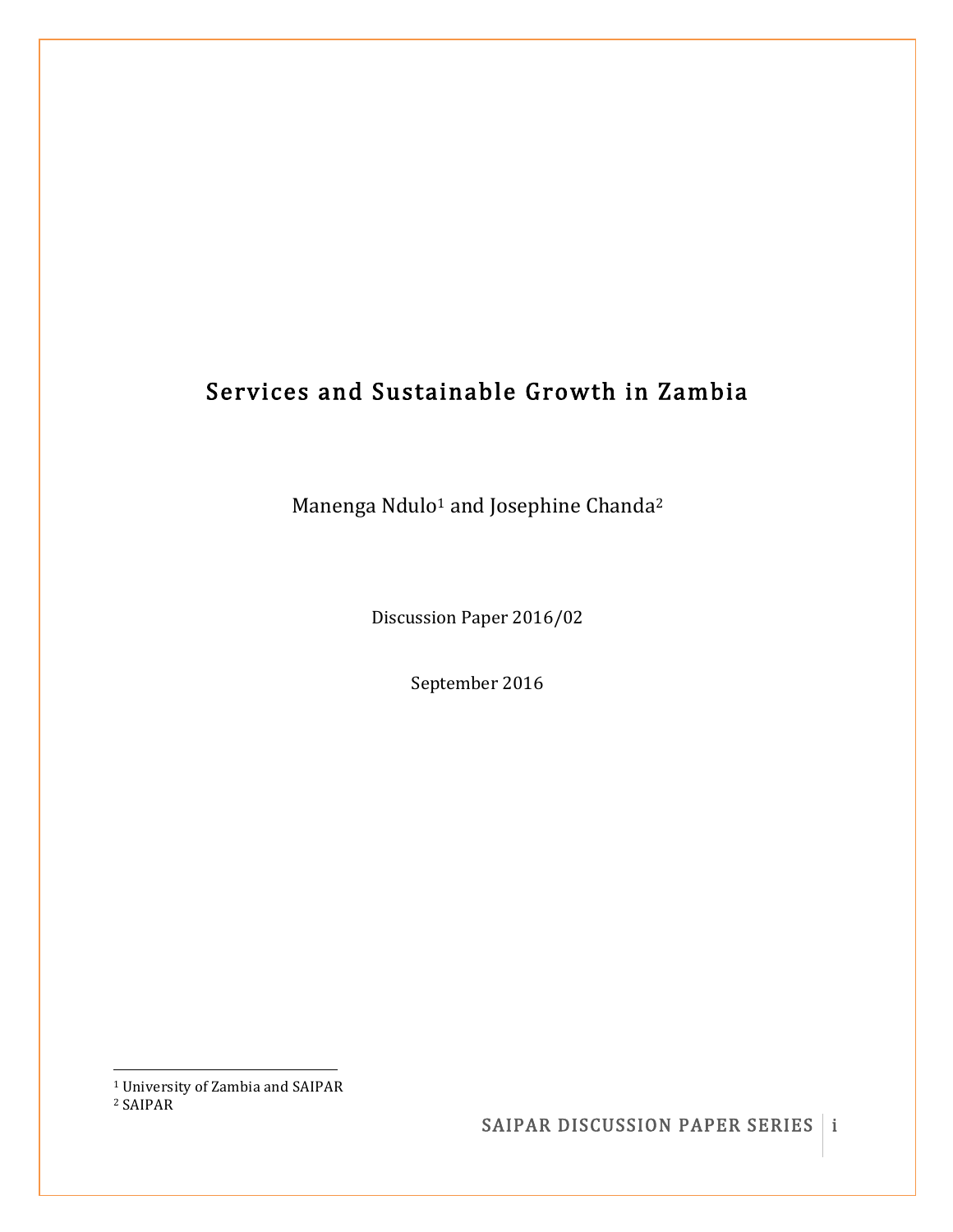# Table of Contents

| 1.  |       |  |  |  |  |
|-----|-------|--|--|--|--|
| 2.  |       |  |  |  |  |
| 3.  |       |  |  |  |  |
|     | 3.1   |  |  |  |  |
|     | 3.1.1 |  |  |  |  |
|     | 3.1.2 |  |  |  |  |
|     | 3.1.3 |  |  |  |  |
|     | 3.2   |  |  |  |  |
|     | 3.2.1 |  |  |  |  |
|     | 3.2.2 |  |  |  |  |
|     | 3.2.3 |  |  |  |  |
|     | 3.3   |  |  |  |  |
|     | 3.3.1 |  |  |  |  |
|     | 3.3.2 |  |  |  |  |
|     | 3.3.3 |  |  |  |  |
|     |       |  |  |  |  |
|     | 3.4.1 |  |  |  |  |
|     | 3.4.2 |  |  |  |  |
|     | 3.4.3 |  |  |  |  |
| 4.  |       |  |  |  |  |
| 5.  |       |  |  |  |  |
| 5.1 |       |  |  |  |  |
| 5.2 |       |  |  |  |  |
| 5.3 |       |  |  |  |  |
| 5.4 |       |  |  |  |  |
| 6.  |       |  |  |  |  |
|     |       |  |  |  |  |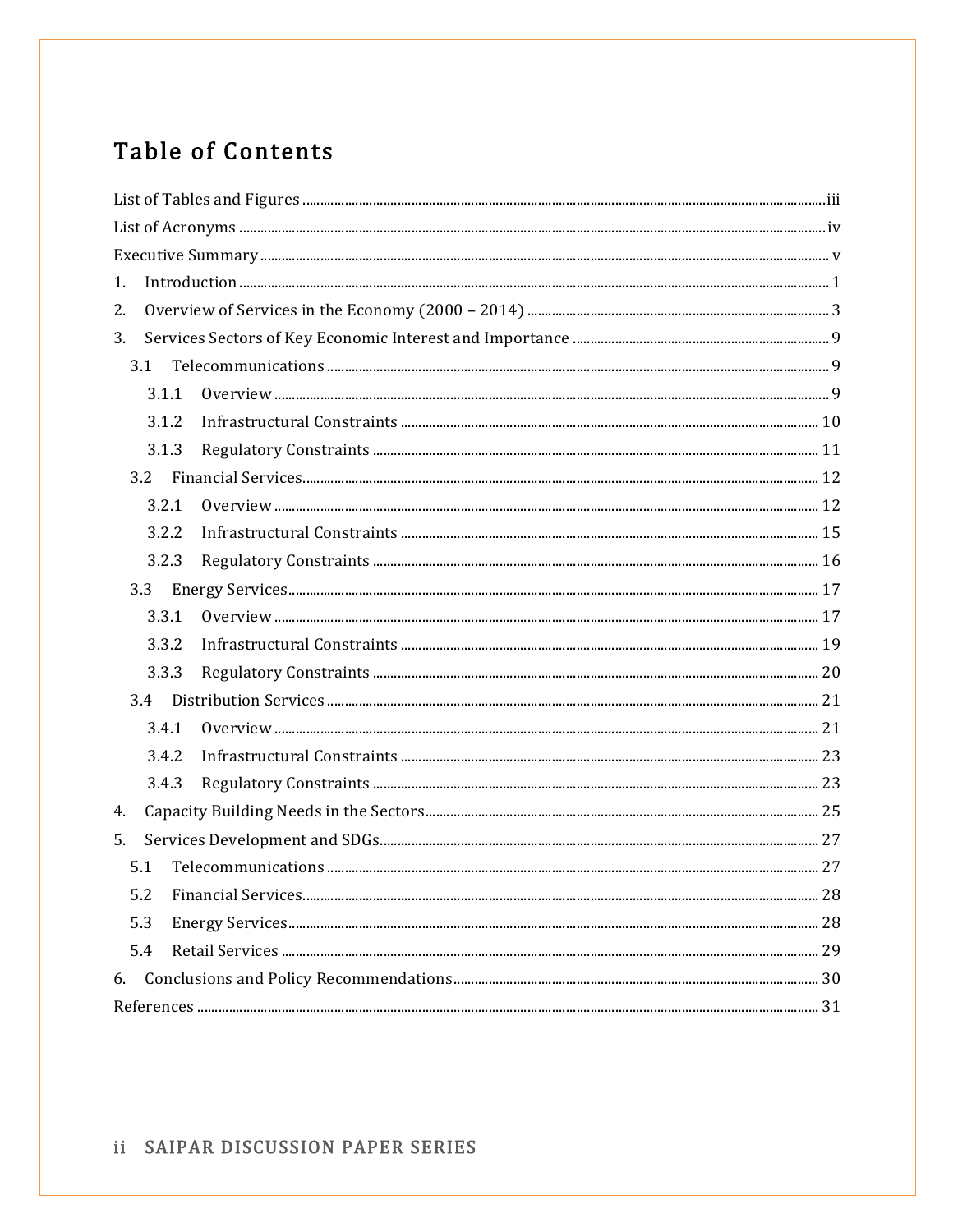# List of Tables and Figures

| Figure 1 | Percentage Contribution of Sector Value Added to Zambia's GDP3 |  |
|----------|----------------------------------------------------------------|--|
| Figure 2 | Percentage Contributions of Sectors to Total Employment 4      |  |
| Figure 3 |                                                                |  |
| Figure 4 |                                                                |  |
| Figure 5 |                                                                |  |
| Figure 6 |                                                                |  |
| Figure 7 |                                                                |  |
| Figure 8 |                                                                |  |
| Figure 9 | Share of Wholesale and Retail Trade to GDP and Employment  22  |  |
| Table 1  |                                                                |  |

Table 2 Characteristics of the Five Largest Commercial Banks ……………………………..14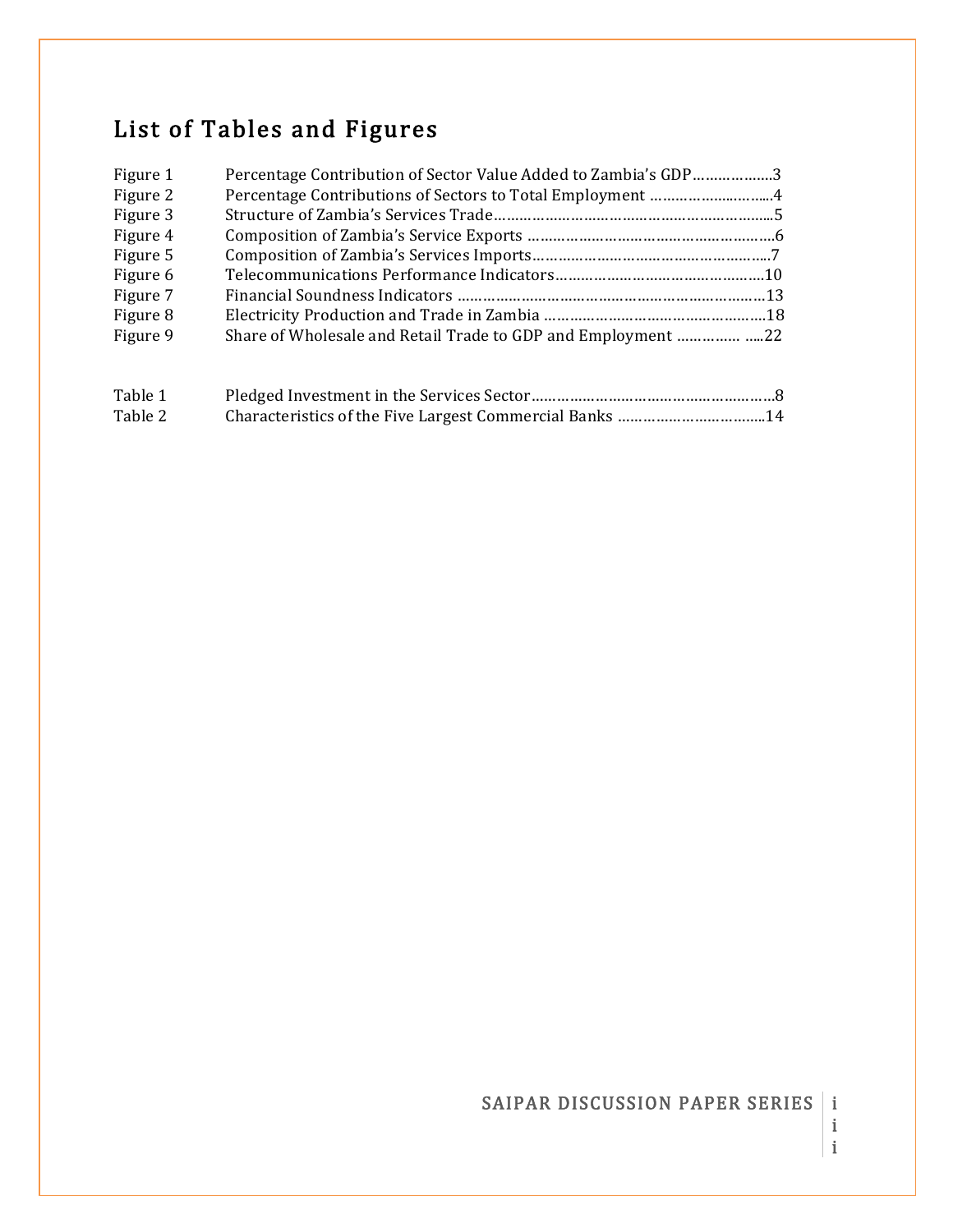# List of Acronyms

| BAZ          | <b>Bankers Association of Zambia</b>                      |
|--------------|-----------------------------------------------------------|
| <b>BFSA</b>  | Banking and Financial Services Act                        |
| <b>BOZ</b>   | Bank of Zambia                                            |
| <b>CEC</b>   | Copper belt Energy Corporation                            |
| <b>CSO</b>   | <b>Central Statistical Office</b>                         |
| ERB          | <b>Energy Regulation Board</b>                            |
| <b>FDI</b>   | Foreign Direct Investment                                 |
| <b>FSDP</b>  | Financial Sector Development Plan                         |
| GATS         | General Agreement on Trade in Services                    |
| GDP          | <b>Gross Domestic Product</b>                             |
| <b>IMF</b>   | <b>International Monetary Fund</b>                        |
| IT           | <b>Information Technology</b>                             |
| <b>MCTI</b>  | Ministry of Commerce, Trade and Industry                  |
| <b>MW</b>    | Megawatts                                                 |
| <b>NIEC</b>  | National Import and Export Corporation                    |
| <b>NEC</b>   | North-Western Energy Company                              |
| <b>PSTN</b>  | Public Switched Telephone Network                         |
| <b>PLC</b>   | <b>Public Limited Company</b>                             |
| SADC         | Southern African Development Community                    |
| <b>SDG</b>   | Sustainable Development Goal                              |
| SAPP         | Southern African Power Pool                               |
| <b>UNDP</b>  | United Nations Development Programme                      |
| <b>US</b>    | <b>United States</b>                                      |
| <b>WTO</b>   | World Trade Organization                                  |
| ZACCI        | Zambia Confederation of Chambers of Commerce and Industry |
| ZCBC         | Zambia Consumer Buying Corporation                        |
| ZDA          | Zambia Development Agency                                 |
| ZHPC         | Zangamine Hydro Power Company                             |
| <b>ZICTA</b> | Zambia Information and Communication Technology Authority |
| ZNFU         | Zambia National Farmers Union                             |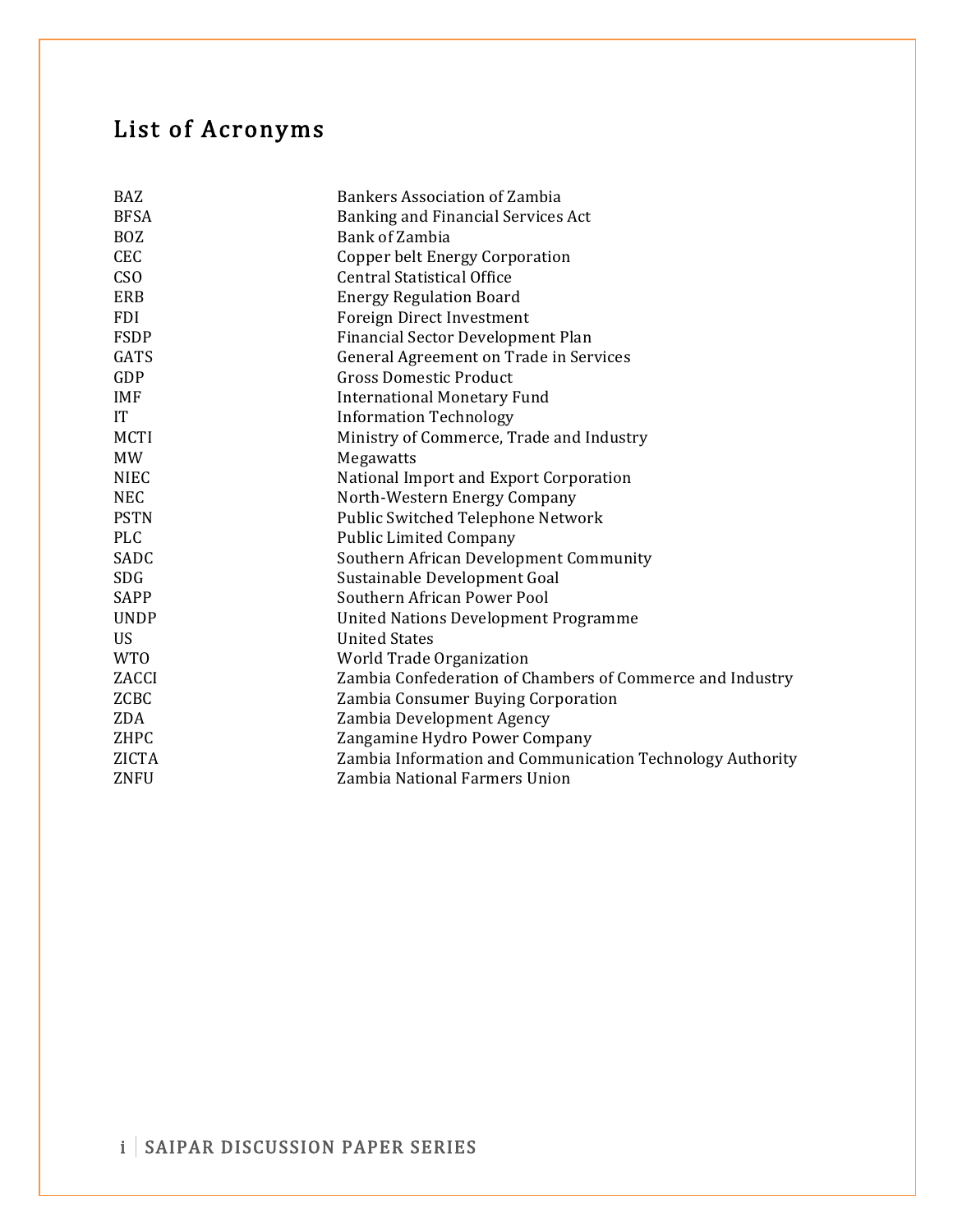### Executive Summary

The Zambian economy has grown steadily the past two decades; although this growth has not been inclusive. The real domestic product (GDP) grew at an average of about 6.5% per annum between 2000 and 2014. Real per capita GDP growth was at about 3% per annum. The domestic services sector has been a major contributor to GDP with a share of more than 60% since 2000. The services sector has, grown on average more than 6% per annum, similar to the real growth rate in the economy of 6.5%. The sector has also become a major contributor to increasing employment opportunities. During the period between 2007 and 2010, a quarter of the pledged investment was in the services sector. The study finds that the domestic services sector can play a significant role in achieving sustainable development goals in 2030 by increasing its capacity, improving the quality of regulations and further engaging in services trade.

This report focuses on services and sustainable development in Zambia and examines in particular four key service sectors, namely: telecommunications, financial services, energy services and distribution services.

The report identifies the following challenges with regard to the four sectors of study:

- For basic telecommunication, the presence of the state-owned monopoly company, Zamtel, has resulted in poor quality of service, although access to fixed line telephony has increased; this has adversely affected the development of the Internet in the country. The paper underlines the need for more competition in the mobile telephony segment and recommends the privatization of Zamtel.
- The commercial banking sector is well capitalized and its asset quality has improved over time. Foreign financial service providers have dominated commercial banking. The sector however faces high lending rates and lack of financial inclusion. The paper recommends the necessity of promoting competition in commercial banking.
- With respect to energy services, only 40% of the population in urban areas and 2% of that in rural areas has access to electricity. ZESCO has experienced higher distribution losses than the total electricity imports and exports in most cases. Lack of investment in the sector is a major constraint to its growth. In the electricity sector, the paper recommends the unbundling of ZESCO and the creation of a regulatory framework for the unbundled electricity sector to promote competition and access to the transmission and distribution networks.
- The wholesale and retail sector is significant in the Zambian economy. In 2013 it contributed 12.7% of GDP and provided 20.8% of total employment. However, the sector is highly concentrated and lacks linkages to local supply chains. The paper recommends the need to create a regulatory framework that will promote competition in the retail sector.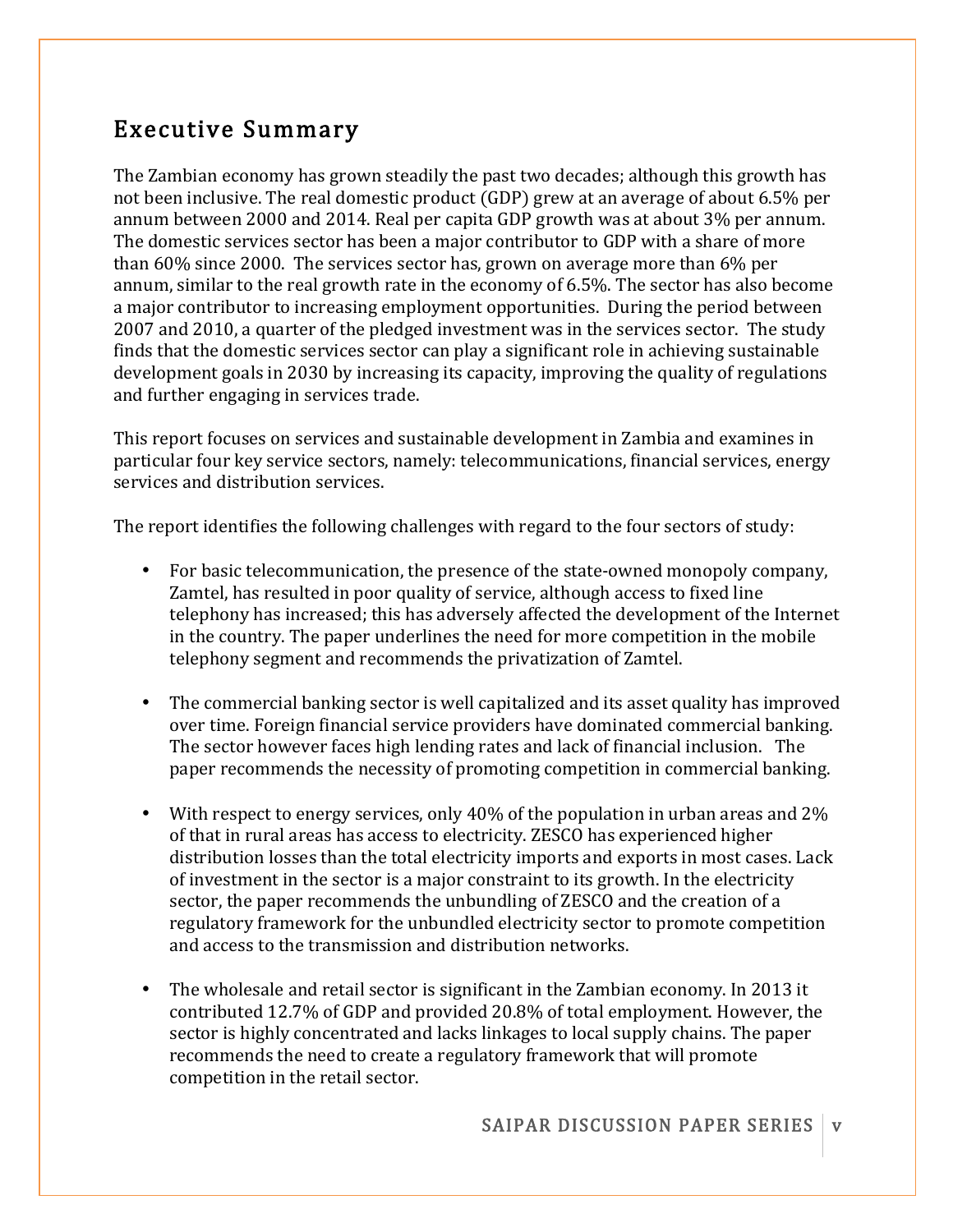• The domestic service sector is very important as a tool to further enhance growth in the Zambian economy and can be used to address issues of inclusivity as well as contribute to attain the sustainable development goals in 2030. The paper recommends that there is need to reform the institutions and regulations in the four sectors that were examined in an effort to transform them into competitive service sectors that are better able to contribute to increased output and trade in both goods and services and ultimately contribute to sustainable growth and development.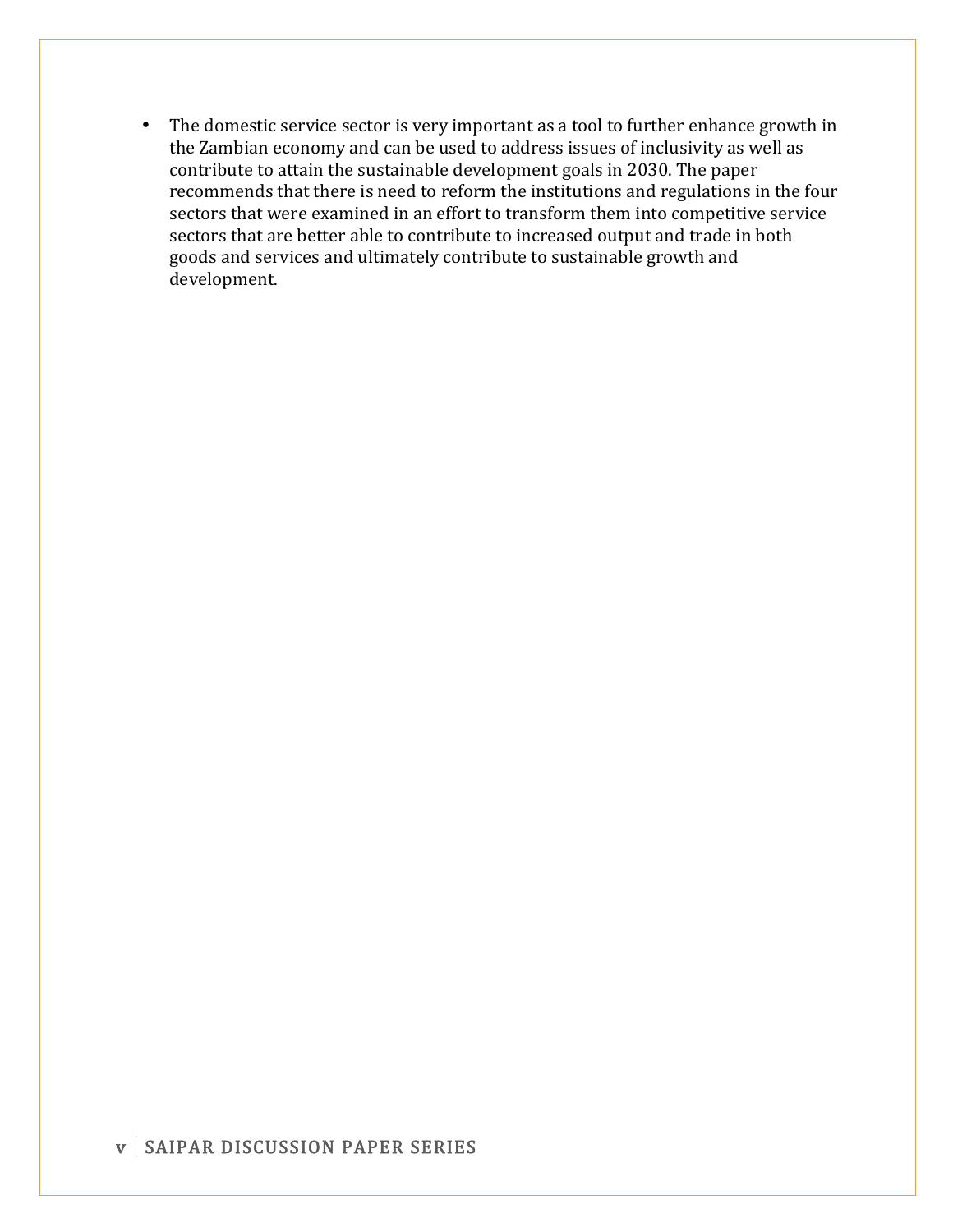### 1. Introduction

Like, most Sub-Saharan African economies, the Zambian economy has been growing steadily during the past two decades. This has been propelled by high copper prices, the sustained reform that took place (which has more recently faltered) and improved macroeconomic management. Real gross domestic product (GDP) grew on average at about 6.5% per annum between 2000 and 2014. Real per capita GDP growth was at about 3% per annum. This increased from US\$ 355 in 2000 to US\$1,620 in 2013 turning Zambia into a lower middle income country during the period. Formal sector jobs increased on average at the rate of 5.5% per annum, augmenting the number of formal sector jobs from 476,347 jobs in 2000 to 955,150 jobs in 2013.This growth scenario is expected to continue, although, it is currently being weighed down by large fiscal imbalances, lower copper prices and policy uncertainties (IMF, 2015b). There are two important aspects to this growth process. First, the domestic services sector has been a major contributor to this real GDP growth. Among the lead sectors have been construction and transport and communications (MOF, 2013). Secondly, the growth process has not been inclusive.

The domestic services sector has represented a large and growing part of the Zambian economy. In 2012, it contributed 72 per cent of value added to the country's GDP and about 75.4% of total jobs in the formal sector. The overall strong performance of the sector has been a strong contributor to the recent positive growth in the economy. Between 2000 and 2013, value added in the domestic services sector increased on average by 7% per annum. This was second only to the mining sector whose value added increased on average by about eight per cent during the period. The most important sub-sectors are construction, wholesale and retail trade, transport and communications, and community and personal services.

Despite the strong growth over the past decade, this has not been inclusive (Bwalya, 2011). Although the proportion of people living below the poverty line slightly declined during the decade, poverty still remains high at over 60% of the population. This is well above the Sub-Saharan African average of 48%. The situation is worse in the rural areas where 78% of the population is poor (Chapoto et al., 2011). Extreme poverty is estimated at 42%, making Zambia, among the top seven countries in the world with a large population living under extreme poverty. Thus a large segment of the population has not benefited much from the recent growth. They still live in squalor with little or limited access to basic facilities such as health and education. Furthermore, inequalities have remained high with a Gini coefficient of 65% in 2010.

It is from this perspective that the domestic services sector can be significant in addressing issues of poverty and inclusive growth. It is currently the largest and one of the most dynamic sectors in the economy. Pursuing reform policies that promote services trade will spur growth, boost employment, incomes and exports and reduce poverty. A better performance of the services sector can thus be used to bring about more inclusive and sustainable development in Zambia. A services sector that is efficiently and effectively organized will lower the production and trade costs of both goods and services in the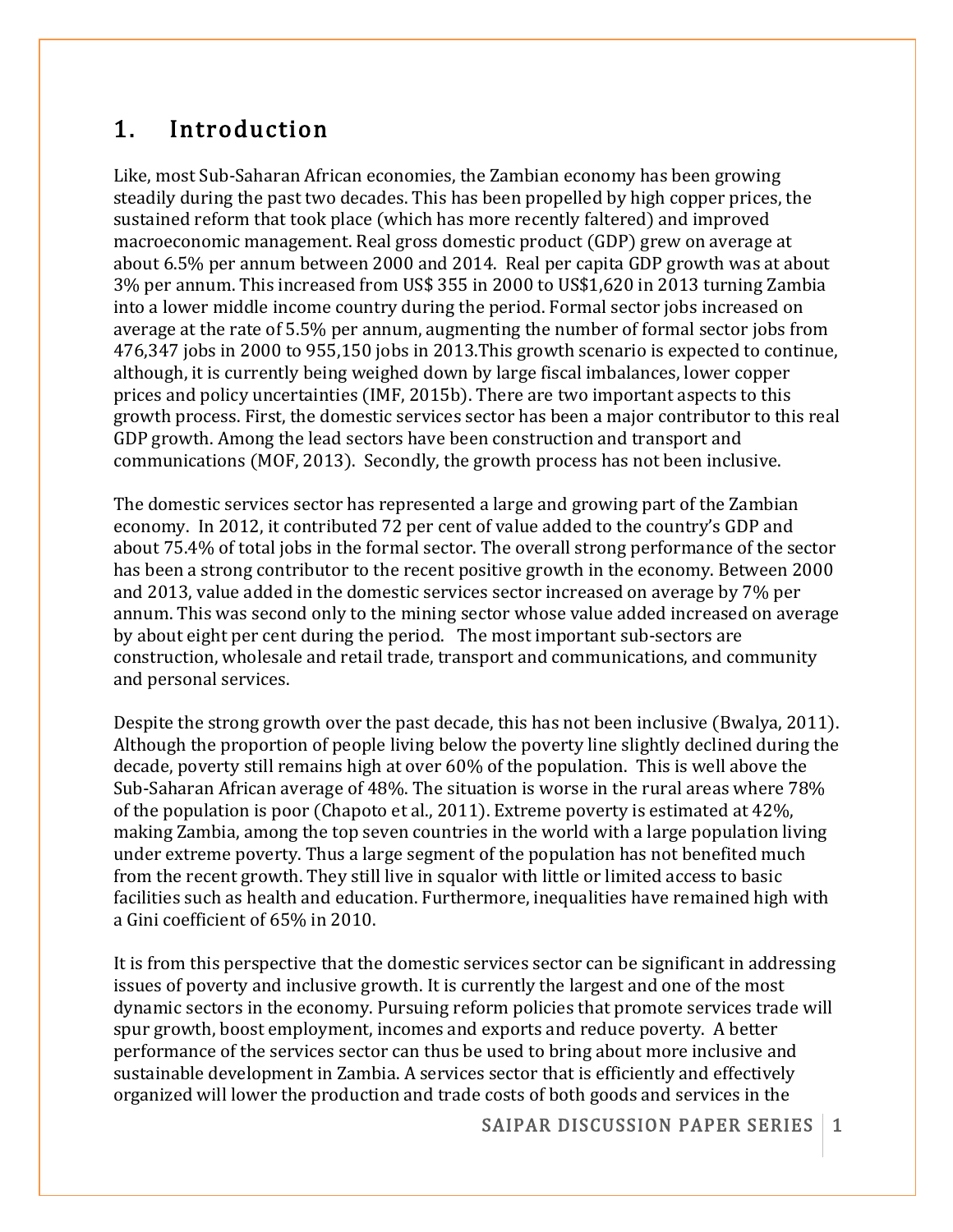economy, making the economy more competitive. It will create jobs and incomes for many people, impacting positively on the quality of life of many people in both urban and rural areas. The competitive provision of services in the economy will contribute significantly to trade and the sustained creation of jobs and incomes in the economy. Combined with appropriate regulatory policies, this can lead to more inclusive and welfare enhancing growth.

This paper identifies four key service sectors in Zambia that have the greatest potential to effectively contribute to inclusive growth and sustainable development. These are telecommunications, financial services, electricity/ energy services and retail distribution services. The choice of these four sectors has been reached through consultations with policy makers and stakeholders in the private sector.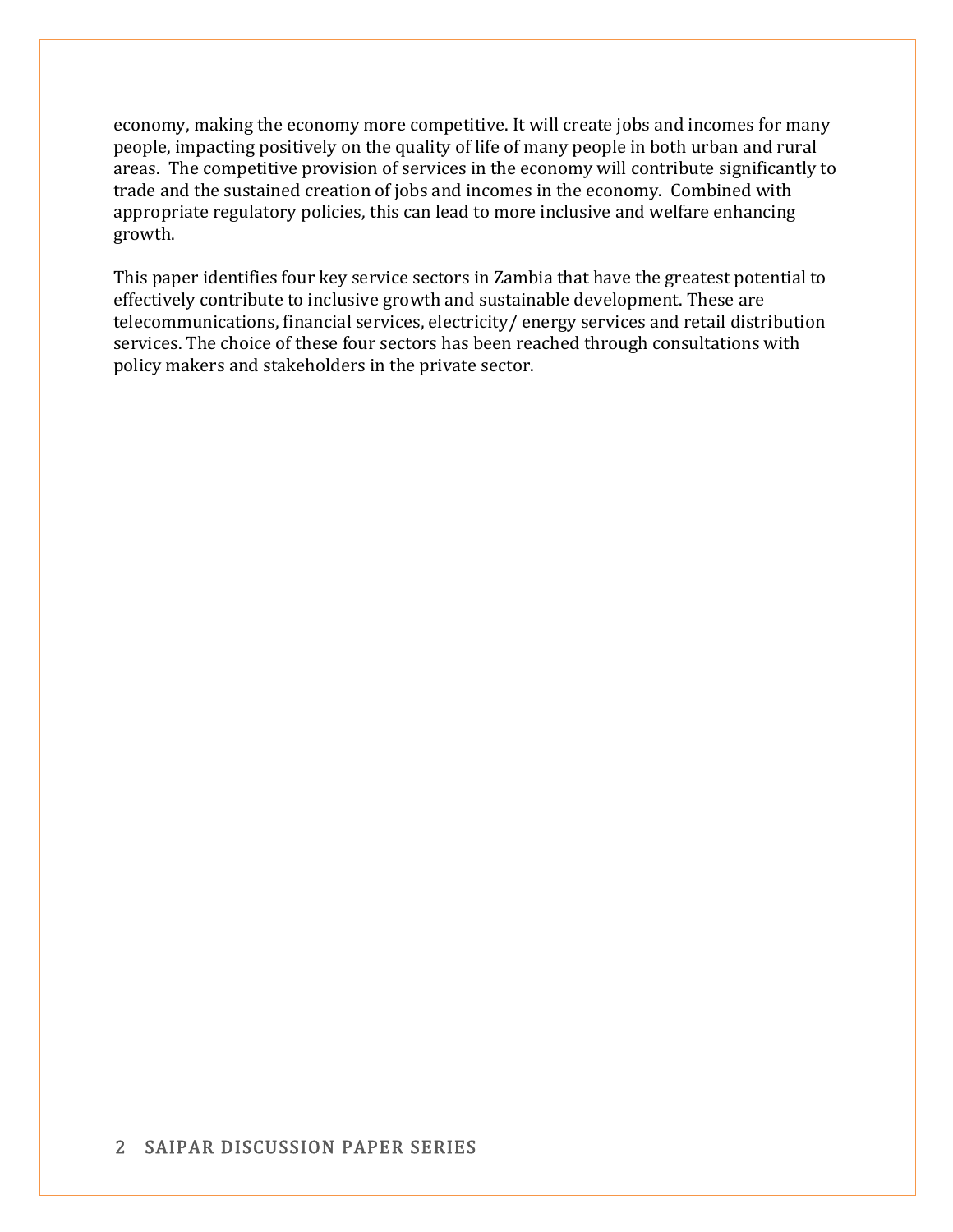# 2. Overview of Services in the Economy (2000 – 2014)

The services sector has over time become the most prominent sector in the Zambian economy. The sector has grown significantly between 2000 and 2014, spurring growth, providing jobs, and incomes. It is a major input into the production and export of goods and services and has become a potential vehicle for efforts to reduce and resolve poverty. The growth has been propelled by high copper prices, the opening up of the economy, increased foreign direct investment (FDI) inflows and improved macroeconomic management. The services sector has thus become a major contributor to output, employment, trade and FDI in the economy. Figure 1 shows the contribution of the economy's major sectors to GDP.

Figure1 Percentage Contribution of Sector Value Added to Zambia's GDP, 2000 – 2012



Source: CSO (2014c)

The share of services in GDP increased from 60% in 2000 to 72% in 2012, while the shares of agriculture, mining and manufacturing sectors stagnated at around 18%, 2.5% and 8.1% respectively. Thus services contributed an average of about 64% of value added to GDP between 2000 and 2013. The services sector has consistently grown at a rate of about 6% per annum during the period, similar to the rate of real growth of the economy at 6.5%. This is clearly an underestimation if one takes into account the various informal activities in the services sector that go underreported.

The positive real growth rate in the services out of GDP has been reflected in increased employment in the services sector. This is shown in Figure 2. The services sector has created more jobs in the formal sector than either the agriculture, mining or manufacturing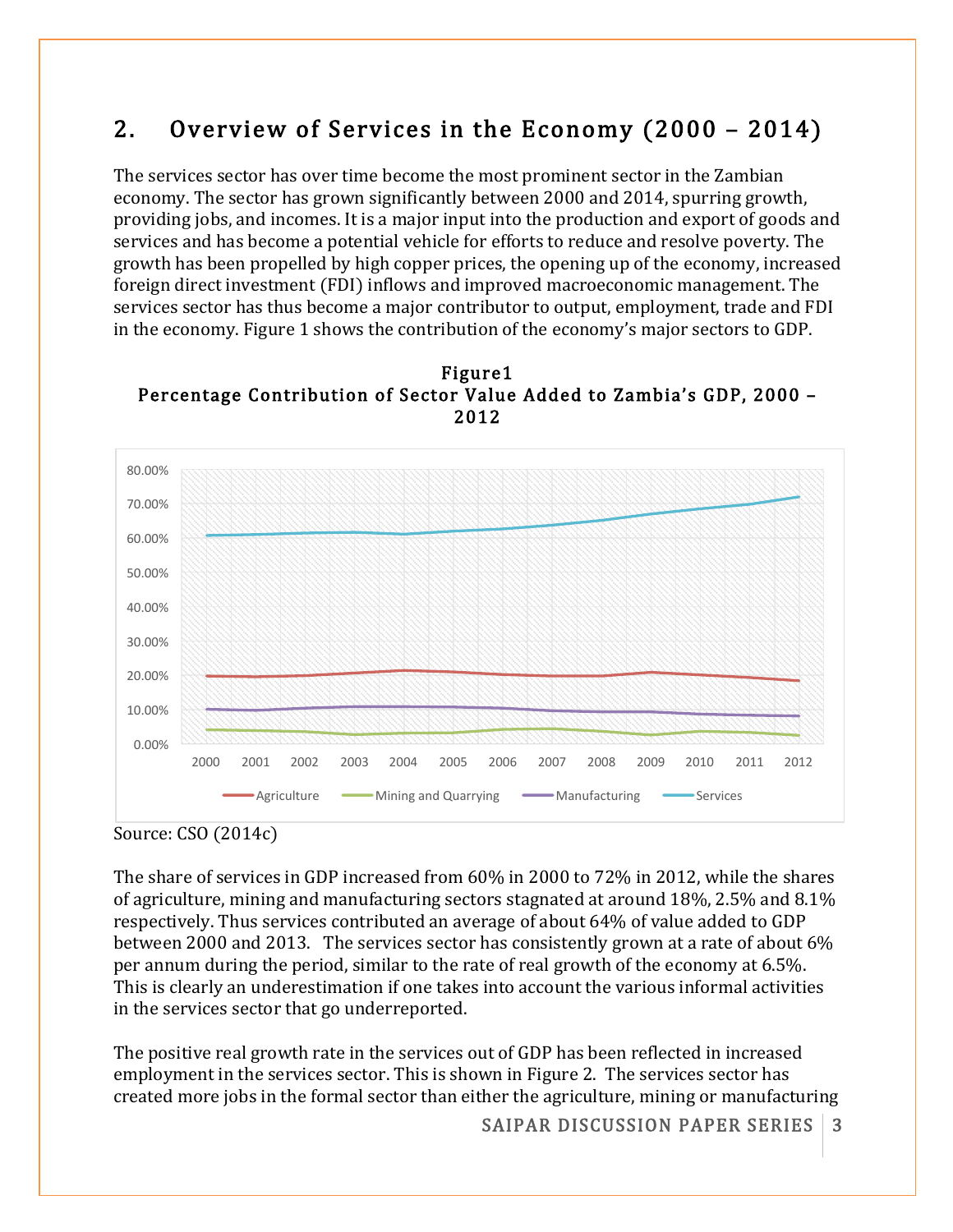sectors. It is also a major contributor to jobs for the small and medium scale businesses. This is significant because small and medium scale firms comprise about 99% of total businesses in the country (Mphuka et al., 2014:4). In 2013, the services sector employed about 713,000 workers. The share of service sector jobs increased from 70% in 2000 to 75% in 2013. The average contribution of services sector jobs to total jobs between 2000 and 2013 was 69.07%. This compares very significantly with the agriculture, mining and manufacturing sectors, which contributed, on average, 12%, 7% and 6% to total employment respectively. The services sector also shows a greater participation of female workers.





Source: CSO (2014b)

The rate of growth of services jobs was at 6.4% per annum between 2000 and 2013. This was higher than the growth rate for total employment which is estimated at 5.9%. However, the annual rate of growth in jobs was higher in agriculture at 7.3%, mining at 6.8% and least in manufacturing at 5%.

The dominant sub-sectors in the services sector are social and personal services, trade and distribution and transport and communications. These generated a greater share of the services jobs in the sector. Employment in the trade and distribution sub-sector has increased significantly over the decade because of an expansion in the sub-sector through new entrants brought about by increased FDI inflows into the sector. FDI inflows have been principally attracted by the privatization of the state-owned companies in the sector, which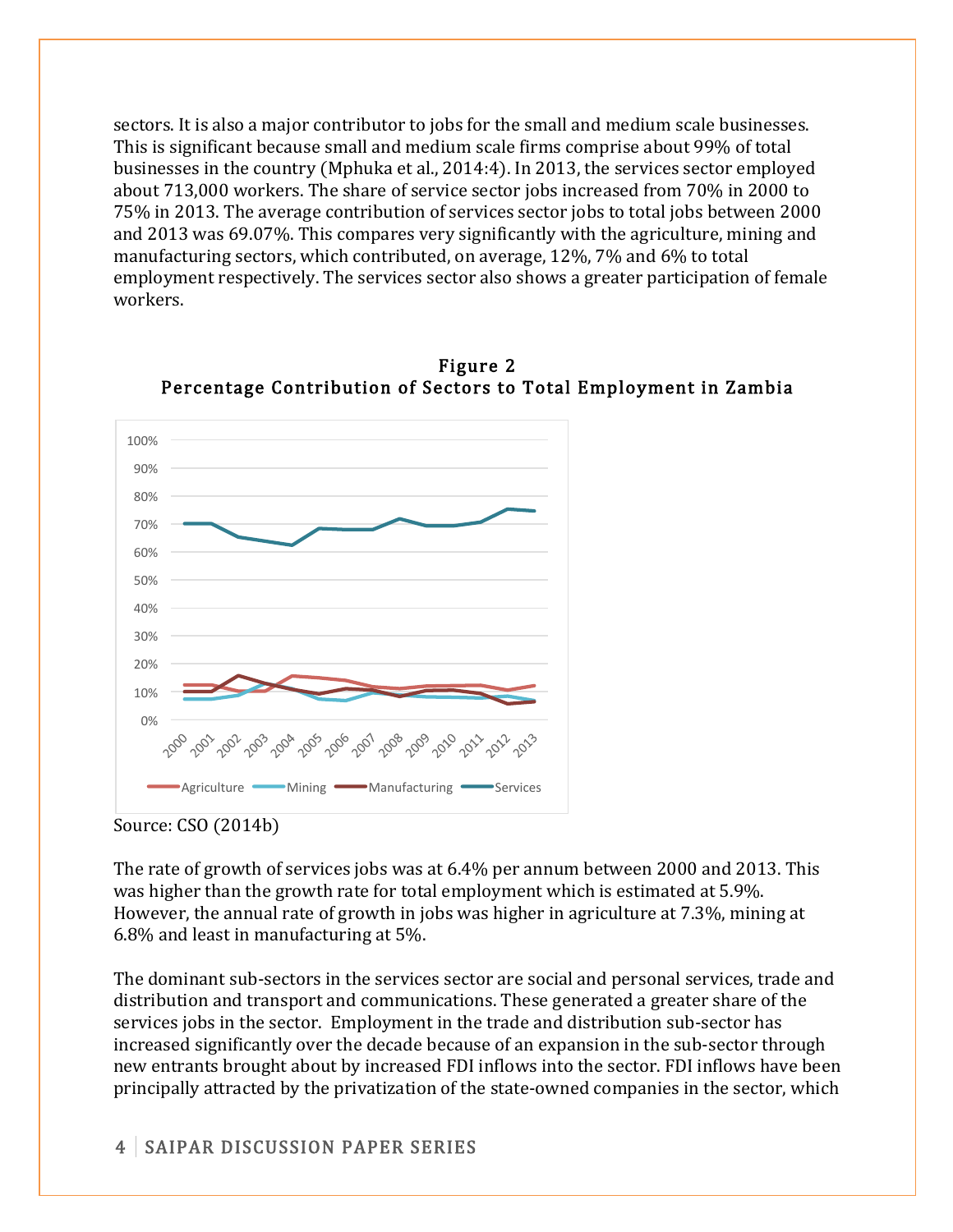had begun in 1992. Furthermore, the growth of the economy has created a middle class that has propelled the growth of a large retail market.

The strong presence of the domestic services sector in the economy has not been reflected in the structure of services exports and imports. Table 3 shows the structure of services trade between 2000 and 2013. This shows that the country has always been a net services importer. In 2013, Zambia exported US\$585 million and imported US\$ 1, 460 million of services. Between 2000 and 2013, the deficit on the services account averaged US\$452 million per year and services imports were an average of 6% of GDP.



Figure 3 Structure of Zambia's Services Trade, 2000 – 2013

Source: BOZ (2014a)

Services exports have grown, but imports have grown faster than services exports, widening further the services deficit and signifying the important role that services trade has played in the recent growth in the country. The share of service exports in GDP between 2000 and 2013 has been 2.3% on average, while the share of the export of commercial services in world services trade is estimated at 0.02% in 2014. This is an indication of a very low level of participation in services export trade. This should be addressed by looking at the constraints that inhibit services sector growth and exports.

Figures 4 and 5 show the composition of trade in services between 2000 and 2013. Both exports and imports cover a narrow range of service sectors. These are transport, travel, communication and business services, the most prominent being transport and travel. During the period, export of transport services seems to have become more important than travel services. This is likely to be because of the increased regional trade that must be facilitated by transport services. In 2013, transport and travel contributed 48.8% and 41.8% of total services export earnings respectively. Together they contributed 90.6% of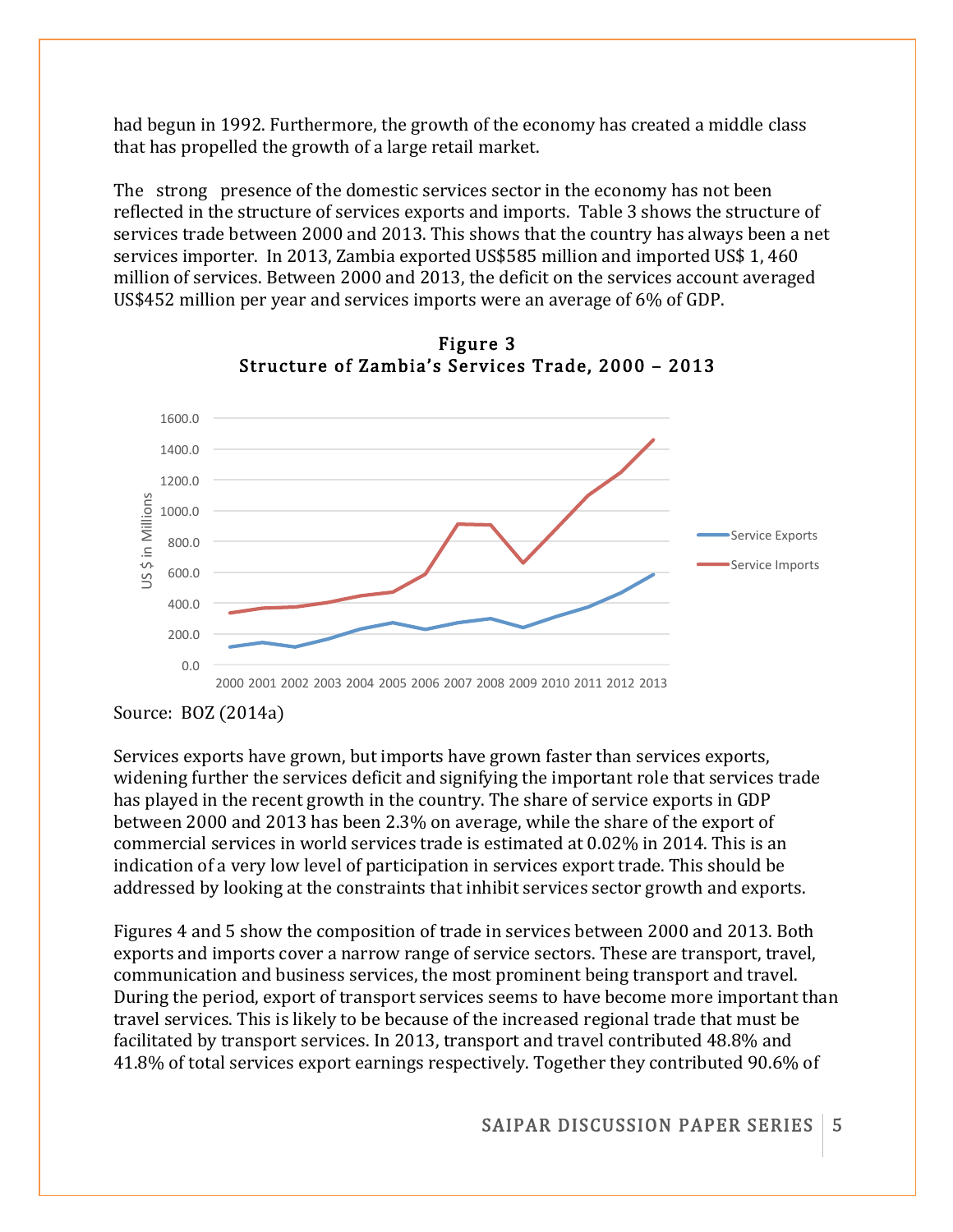total services exports. However, the travel and services sectors are likely to have the best and most complete service statistics than the other sectors.



Figure 4 Composition of Zambia's Service Exports, 2000- 2013

Recently there has been a growth in the export of business services from Zambia to the region (DTIS, 2014). The export of professional services, such as doctors is becoming prominent.

Figure 5 shows that services imports into Zambia are dominated by transport, business services and travel. In 2013 transport services imports were at US\$834 million, which was 57% of total service imports. Imports of business services were US\$148 million representing 10% of total service imports. Transport, travel and business services taken together represented 74% of total services imports in 2013.

Source: BOZ (2014b)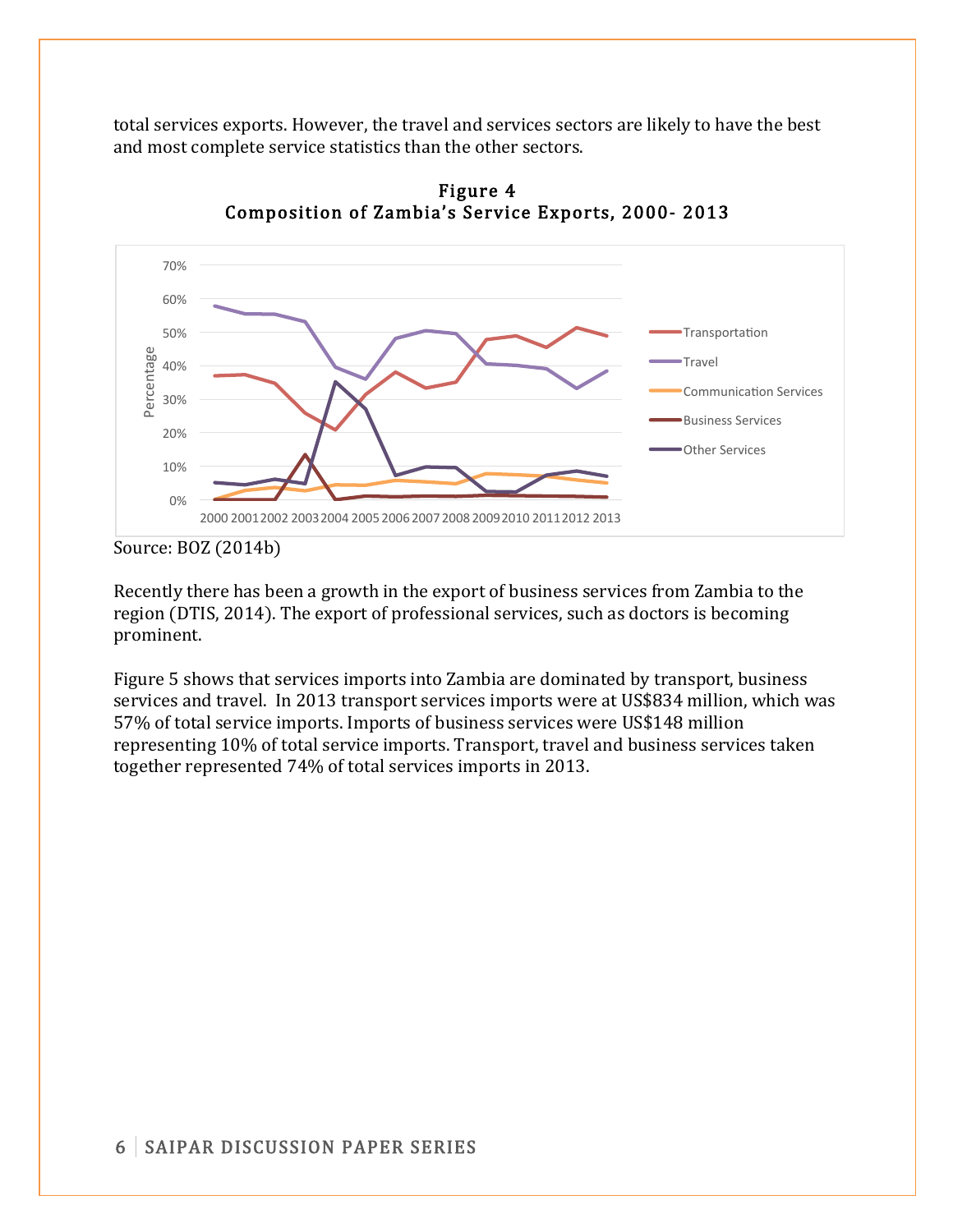

Figure5 Composition of Zambia's Service Imports, 2000- 2013

Source: BOZ (2014b)

It would be interesting to look at FDI inflows into the services sector. This would give us an idea of the magnitude of commercial presence in the sector, since this is one of the modes of supply for services trade. To depict this activity, we would need information on FDI inflows into the domestic services sector, but these data do not exist at present. It will in future be necessary to set up a mechanism that records the amount of FDI inflows taking place in various service sectors of the economy. In the absence of such information we look at the data from the Zambia Development Agency (ZDA) on investment pledges in the services sector as an indication of the importance of this activity.

Table 1 shows total investment pledges by foreign investors between 2007and 2010. Total pledged investment in the services sector averaged about US\$ 1,312.75 out of US\$4,919.35million per annum. Thus a quarter of the pledged investment was in the services sector. With an estimated actualization rate of 19%, this would put the implied investment in the services sector at US\$ 249.5 million per annum during the period.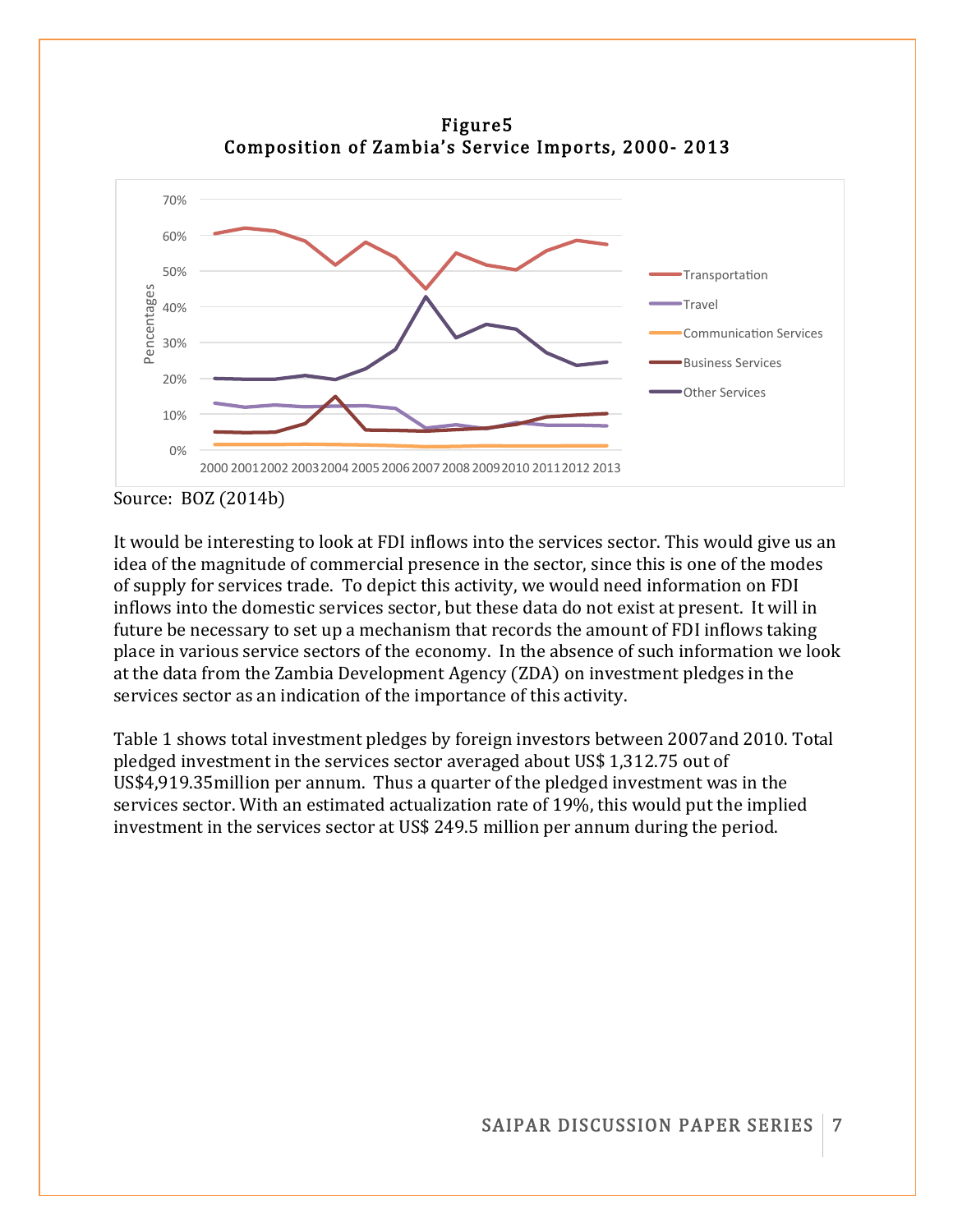| Sector             | 2007  | 2008    | 2009    | 2010    |
|--------------------|-------|---------|---------|---------|
| Construction       | 19.5  | 33.9    | 24.7    | 84.4    |
| Energy             |       | 1,306.7 | 9.1     | 627.4   |
| Health             | 1.2   | 38.8    | 59.3    | 22.5    |
| <b>ICT</b>         | 275.3 | 4.6     | 4,7     | 161.7   |
| <b>Real Estate</b> | 12.9  | 63.8    | 445.0   | 387.2   |
| Tourism            | 62.0  | 184.1   | 200.4   | 128.0   |
| Transport          | 270.7 | 54.8    | 63.5    | 4.6     |
| Other Services     | 40.5  | 158.6   | 125.4   | 292.7   |
| Total              | 682.1 | 1,845.3 | 1,015.1 | 1,708.5 |
|                    |       |         |         |         |

Table 1 Pledged Investment in the Services Sector in Zambia (Million US\$)

Source: ZDA (2014)

The privatization of state-owned companies in the 1990s and the reform of the economy triggered off greater interest in the services sector. Most of the investment during this recent period has been pledged in the mining, construction and engineering, real estate, energy and transport sectors. There have also been huge FDI inflows in to wholesale and retail trade sector. FDI inflows to the services sector are likely to continue as an important mode of services delivery as long as government pursues appropriate policies that encourage them. There is however, a lack of data to capture these phenomena.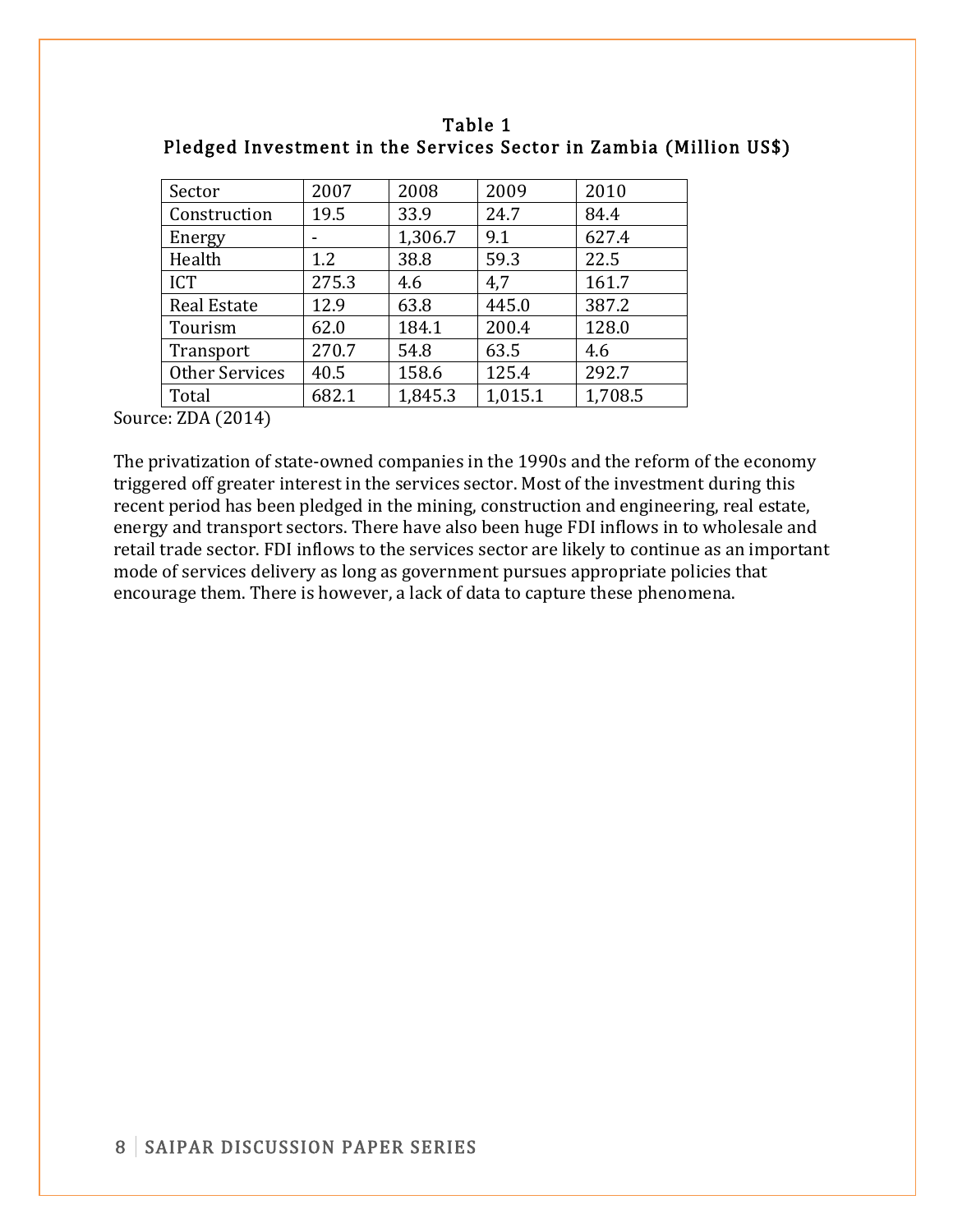## 3. Services Sectors of Key Economic Interest and Importance

This paper will examine four key service sectors chosen as those with a potential to more effectively promote services growth and trade and contribute to the achievement of inclusive sustainable development in the Zambian economy. These are telecommunications, financial services, electricity/ energy services and retail/ distribution services. The first three sectors are intertwined in production and have indirect effects upon each other, acting as intermediate and consumer services. They are crucial in promoting the competitiveness of both the goods and services sectors. Once more efficiently produced and regulated, they can boost the performance of the economy. The fourth sector - retail services - is important in connecting producers and consumers in the market. If effective supply and distribution chains are created in the economy, more efficient retail services can impact positively on producers and consumers. This should contribute to more incomes and jobs as well as to more inclusive and sustainable growth.

#### 3.1 Telecommunications

#### 3.1.1 Overview

The basic telecommunications sector consists of fixed-line, mobile and internet services. This section focuses on basic telecommunications and examines the fixed line and mobile telephone services.

Fixed line and mobile services are more widespread than the internet in Zambia. Their availability, efficiency and increased density can significantly contribute to efforts to reduce poverty and promote inclusive growth in the country. Telecommunications services are embedded with the other services as composites of output. Telecommunications need electricity services. Just as financial services need telecommunication and electricity services. Retail services also need electricity, finance and telecommunications. Recently major supermarkets like Shoprite have introduced a facility for their customers to send and receive money in any of their outlets throughout the country. This is contributing to financial inclusion. But to take advantage of this, a mobile phone is necessary.

Fixed line service is supplied by a state-owned monopoly company, Zamtel, which has exclusive rights over fixed –line telephony. Zamtel provides local services, long distance services, international services and leased line services. In 2014, the company had about 329,000 fixed line subscribers in the country and employed about 3,452 workers. There is a long waiting list for basic telephone services and applicants have to wait for more than a month for a telephone installation.

Figure 6 shows some telecommunications indicators in Zambia between 2000 and 2014. The figure shows that the number of fixed line telephone subscribers more than doubled between 2000 and 2014. Access to fixed line telephony has increased from 0.83 per 100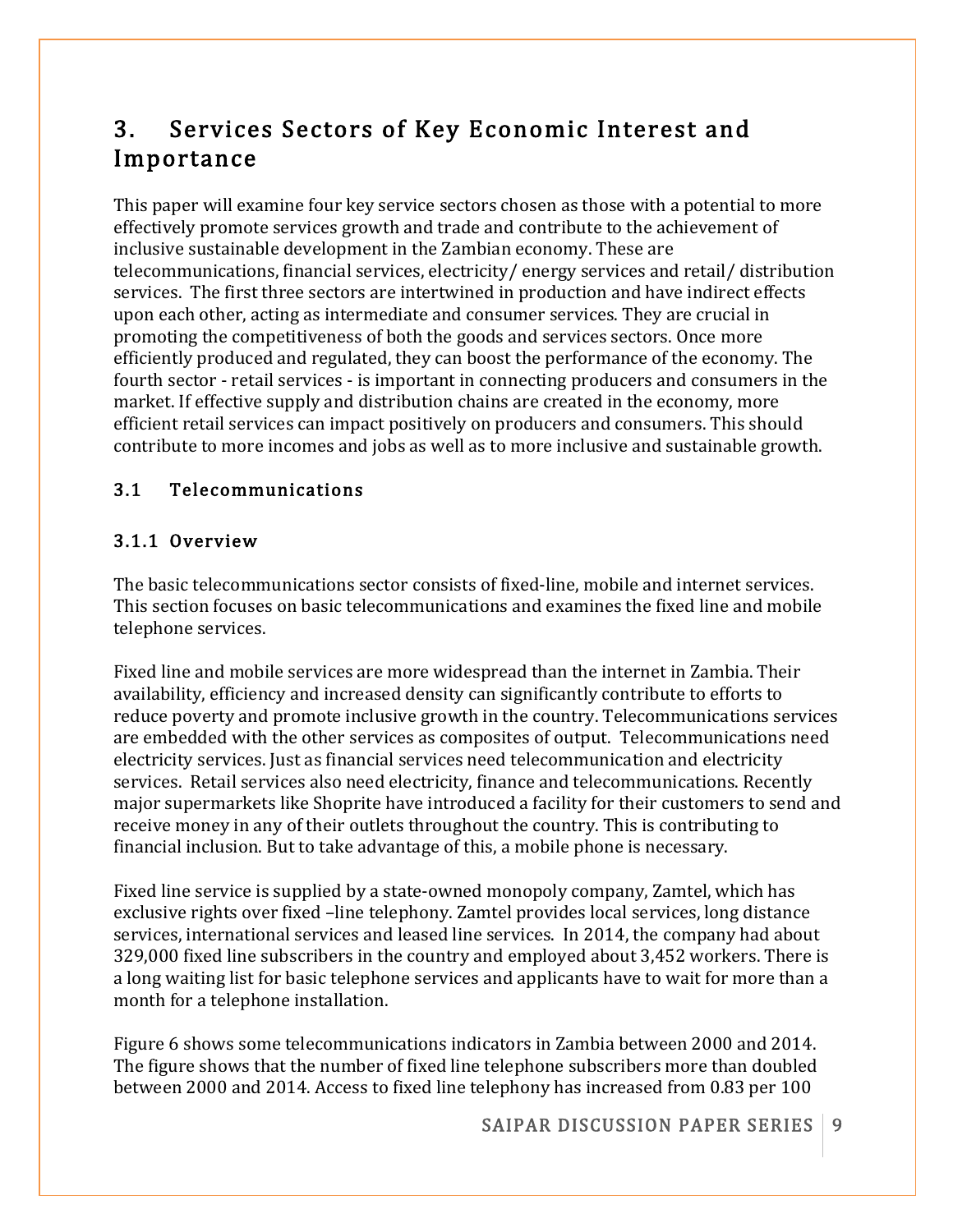people in 2000 to 2.2 per 100 people in 2012. This is an increase of 295%. However, the services are of poor quality and the segment lacks maintenance and investment (Habeenzu, 2011:11). This has adversely affected the development of the internet segment in the country (Fritz, 2009:17).



Figure 6 Telecommunications Performance Indicators in Zambia, 2000- 2014

Source: ITU database

In the mobile telephony market there are three service providers: Zamtel, the state-owned company, MTN and Airtel. MTN is a private owned company and Airtel is a public limited company with limited local participation. The market is dynamic and has grown rapidly during the recent past. The number of mobile telephone subscribers has increased phenomenally from about 99,000 subscribers in 2000 to 10 million subscribers in 2014.

This increased the use of mobile phones from 1per 100 people in 2000 to 67per 100 people in 2014. This is because of the growth in the economy and also because of the lack of investment in the fixed line segment. The poor quality of services, together with the lack of expansion in the fixed – line segment has contributed to the substitution of fixed- line telephony with mobile telephony (Habeenzu, 2011:11).

On the whole the telecommunications sector in Zambia is limited, inefficient and high cost.

The cost of international calls and mobile phones are high and have been found to compare unfavorably with Zambia's trading partners in the region(Fritz, 2009:17; Ndulo et al: 2014: 22). Some of the reasons for this situation are discussed below.

### 3.1.2 Infrastructural Constraints

The telecommunications sector faces a dynamic and growing mobile telephony market. However, the latter is being constrained by limited competition created by the statutory restriction that there should be only three service providers in the market. There is also a stagnant fixed-line telephony market and an internet market being held back by the lack of investment and development of the backbone infrastructure. This could be partially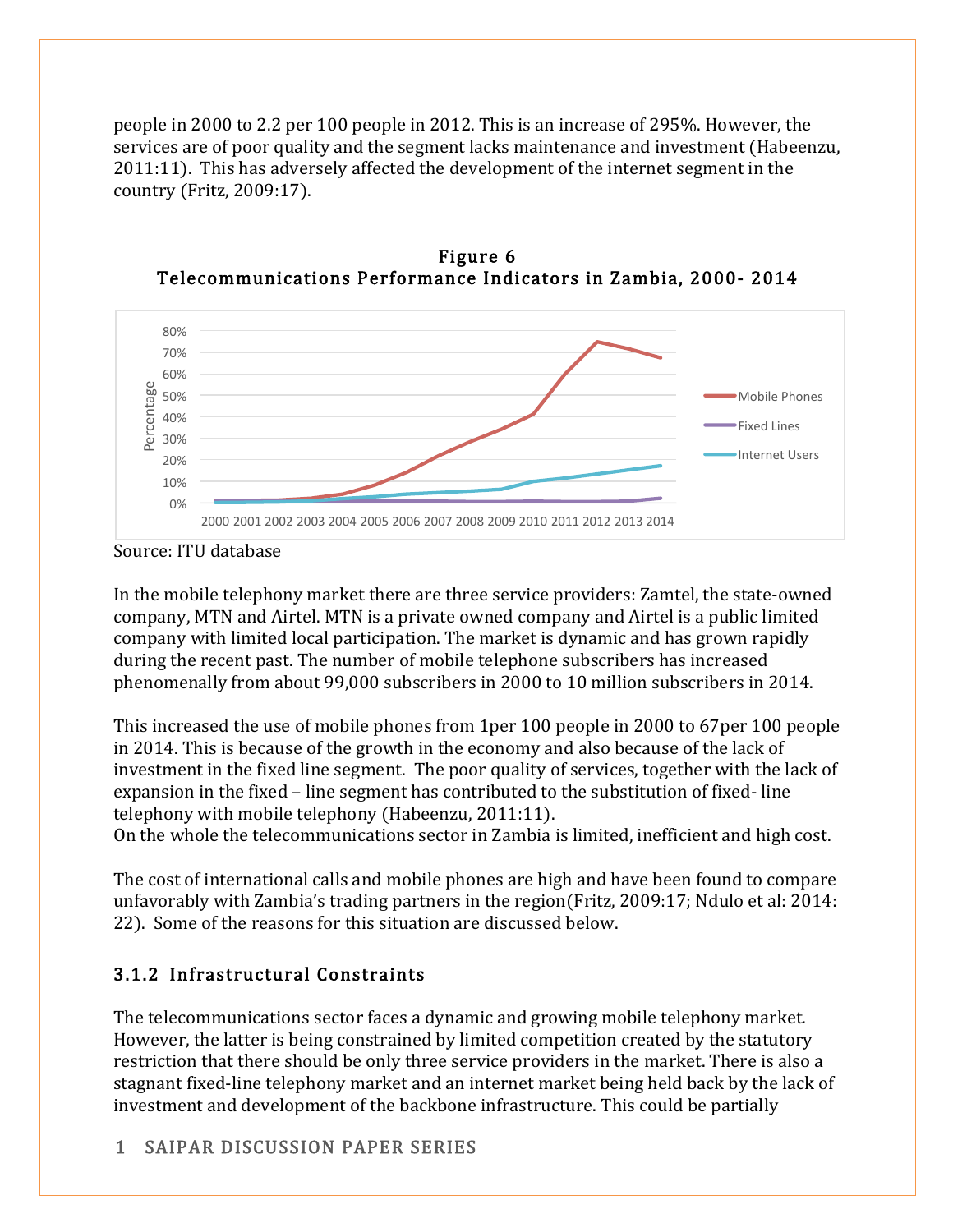attributed to the regulatory uncertainty in the sector (Arnold et al, 2007:114). The sector faces three major constraints. First, the cost of mobile and international calls is very high in Zambia. The cost of mobile phone calls in Zambia is over 200% higher than in the neighboring countries like Mozambique and Mauritius. This situation clearly holds back innovation, development dynamism and employment creation (Fritz, 2009:17). The internet cost in terms of a fixed broadband interest subscription was US\$82 per month in Zambia in 2012. This compares very unfavorably to the internet per month in Malawi and South Africa of US\$48 and US\$28, respectively (Ndulo et al, 2014: 22). Second there is limited access to the fixed-line telephone network. The situation is worse in the rural areas. Access to the fixed-line network is concentrated in Lusaka and the Copper belt (Arnold et al., 2007:106). Third, the telecommunications infrastructure has not grown or expanded to meet the increased demand for broadband connections. Fourth there is a lack of commitment by policy makers to the full liberalization of the sector. A partial liberalization can be seen in most of the segments and that in itself has limited the growth of the sector. This has tended to delay innovation in the sector. The policymakers can be said to suffer from an 'extreme tilt towards the status quo'. This 'tilt' tends to favor indecision and conservatism. It makes it difficult to pursue meaningful reform of the sector (Fritz, 2009:13) through reforms that can re-structure the sector bring in competition, investment, regulatory improvements and policies that ensure universal access.

#### 3.1.3 Regulatory Constraints

The basic telecommunications sector is supervised and regulated by the Zambia Information and Communication Technology Authority (ZICTA). The relevant acts are the Information and Communications Act No. 15 of 2009 and the Electronic and Transmissions Act No. 21 of 2009. These are comprehensive and are expected to promote transparency and predictability of regulatory interventions. The other relevant acts are the Companies Act and the Competition and Fair Trading Act. All segments of the basic telecommunications sector are liberalized except for the Public Switched Telephone Network (PSTN). Zamtel, the state-owned service provider has monopoly and exclusive rights to this segment.

ZICTA is formally independent from the Ministry of Transport and Communications. It is financed wholly from licenses and other fees. The regulator licenses, regulates the retail tariffs and carries out dispute settlement and arbitration. It sets technical standards, procedures for interconnection and time frames for interconnection. It leaves the network interconnection to be negotiated privately between parties. It attempts to promote transparency in its decisions, which are announced publicly. The decisions of ZICTA can be appealed by the service provider to the High Court of Zambia. However, there is limited skill base in the regulatory authority. There is therefore need for capacity building in the regulatory function in order to strengthen this so that there is adequate monitoring and effectiveness of sector regulations.

There are no restrictions to foreign ownership in the sector in activities not controlled by Zamtel. However, service providers in the mobile market segment, if there are foreign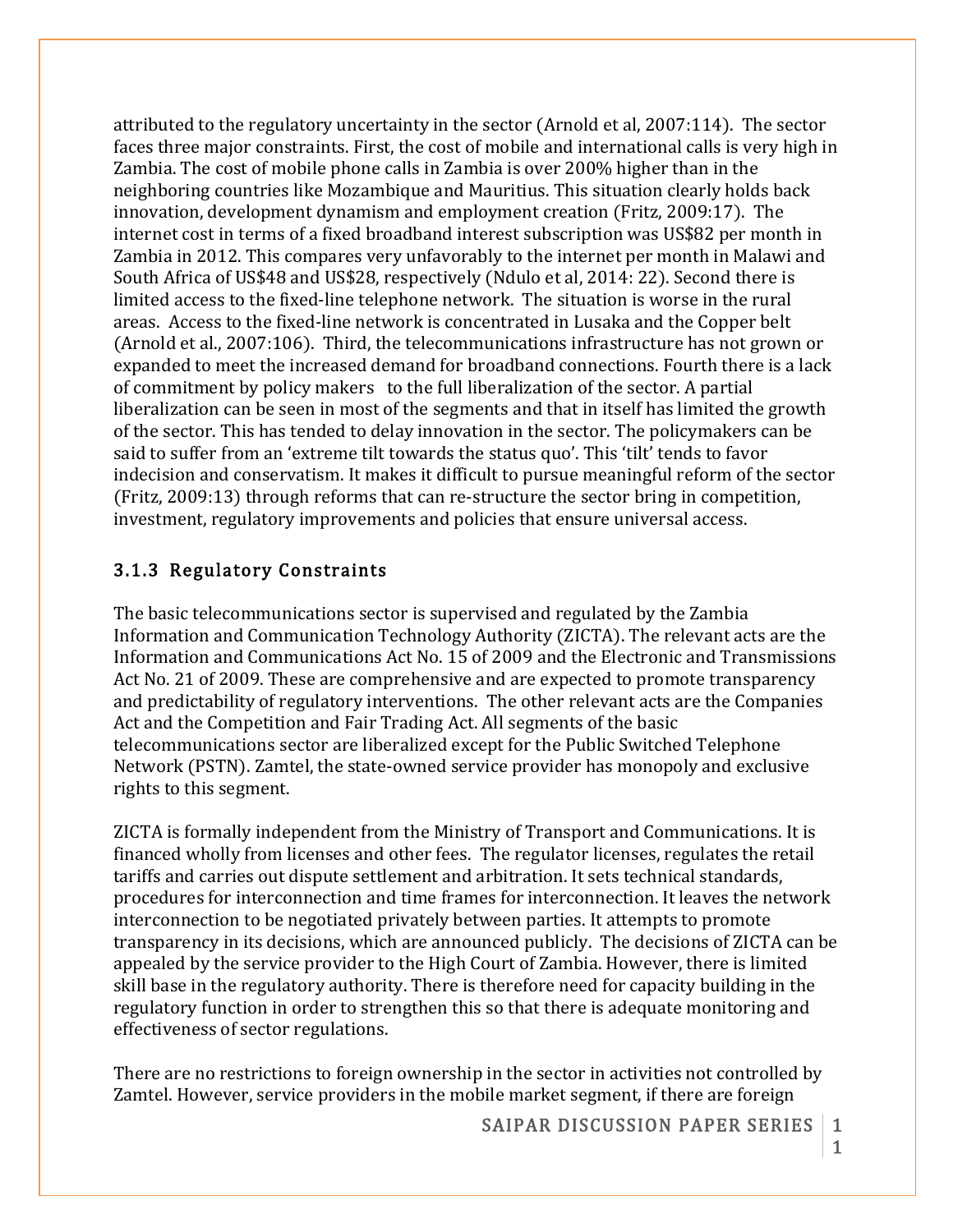service providers, are supposed to offer 20% of their shareholding to the Zambian public. This is a condition for the award of a license in the sector. Statutory Instrument No. 111 of 2009 has restricted entry and competition in the mobile sector segment by limiting the number of service providers in the mobile telephony segment to three. This is for the period of five years. This limits the number of service providers to the current operators in the market and limits competition. There are restrictions on the hire of natural persons in management and specialized jobs. This is subject to a work permit by the Directorate of Immigration. The award of the work permit is based on some needs test. The application of this measure is not transparent and is decided on case by case basis and therefore unpredictable.

Zambia has not made any service commitments in the telecommunications sector at WTO and the liberalization of the Zamtel monopoly is unforeseen in the near future especially after the brief failed attempted privatization in 2010. On the other hand, both COMESA and SADC has not strongly pushed the agenda for regional service liberalization.

#### 3.2 Financial Services

#### 3.2.1 Overview

Financial services are key services that affect the production of all goods and services in the economy. Financial institutions channel an economy's resources towards its most productive sectors and activities. They manage risks, and reduce information and transactions costs throughout the economy. The development of an efficient and inclusive domestic financial system is essential for spurring growth. This paper considers commercial banking in particular. This is a key sector for fostering growth and building an inclusive and sustainable economy.

The financial services sector has grown significantly since 1991. However, the commercial banking sector experienced a series of closures of domestic banks between 1995 and 1997. Eight commercial banks were closed. The major reasons were found to be undercapitalization, high levels of non-performing loans and contagion. More recently the sector has grown again and is considered to be strong (IMF, 2015:43). Figure 7 shows us the financial indicators for Zambia. They show a commercial banking sector that is well capitalized and an improvement of its asset quality over time. The ratios seemed to have been tampered by the 2008/2009 global financial crisis but remain strong especially compared to the 1980s and 1990s.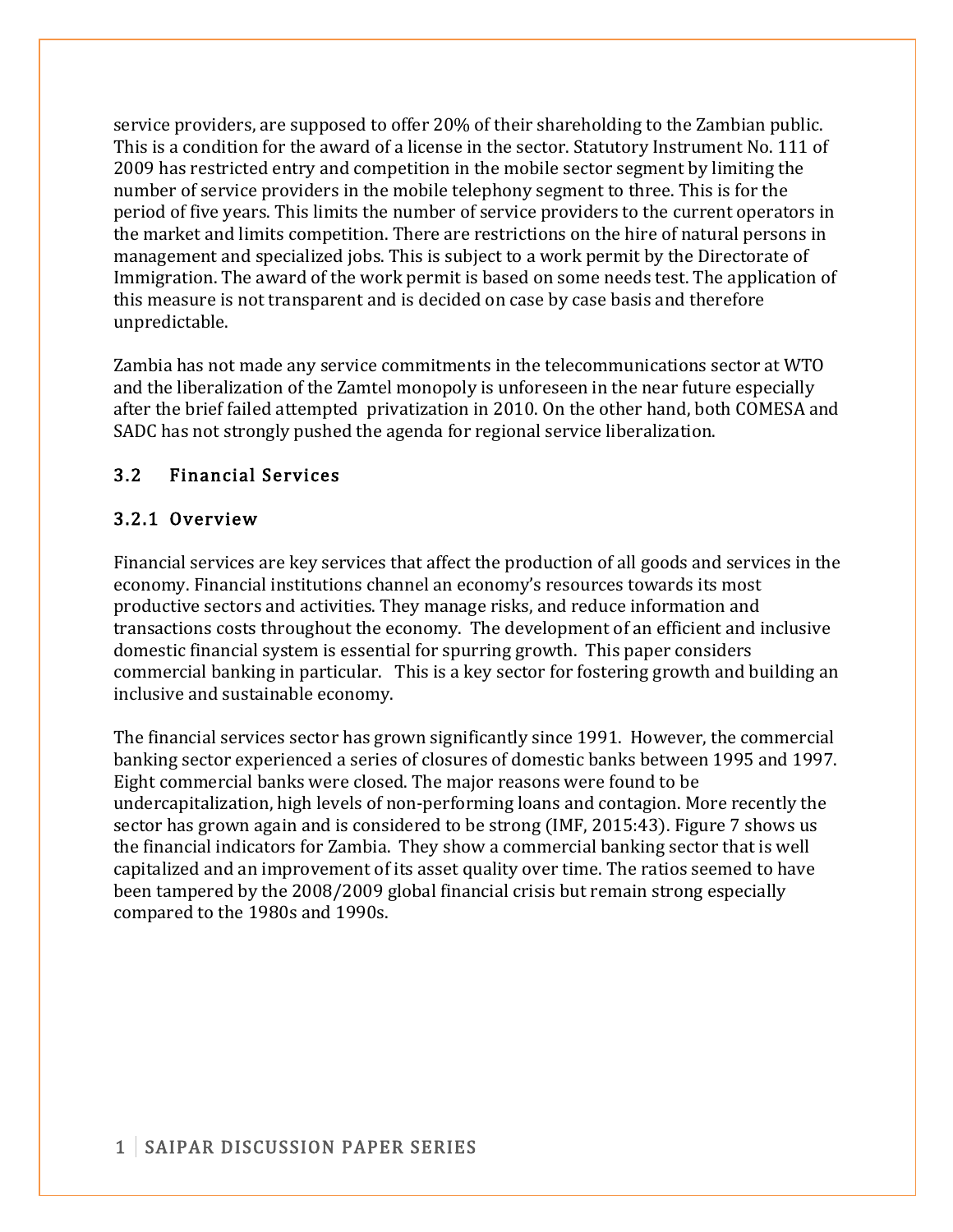

Figure 7 Financial Soundness Indicators for Zambia, 2005 – 2014

Notes: (1) Domestic Credit=Domestic Credit/GDP (2) Capital Adequacy= Regulatory Capital/Risk-Weighted Assets (3) Asset Quality= Non-performing loans/Total Advances (4) Profitability= Return on Equity (5) Liquidity= Liquid Assets/ Total Deposits. Source: BOZ (2009, 2012, 2014a)

Foreign service providers have dominated commercial banking services ever since the banking sector was established in Zambia. Standard Chartered Bank PLC opened its first branch in Kalomo in 1906. Barclays Bank Limited followed in 1918. Grindlays National Bank Ltd, the present Stanbic Bank Ltd, was set up in 1965. In the sixties these three Foreign Service providers dominated commercial banking in the country. In 1969, a state bank, Zambia National Commercial Bank Ltd was set up. This was later privatized into Zanaco, PLC. The Bank of China was set up in the 1990s. In the late 1980s and early 1990s, there was a flood of new domestic banks. Most of them have since been closed or collapsed. Most of this was because of regulatory failure which, was in most cases, a result of 'bureaucratically institutionalized regulatory forbearance' (Maimbo, 2002). The reform effort in the sector which has been implemented in the 2000s, following the bank crisis in the 1990s, under the FSDP, has helped to improve the regulatory environment(see de Luna Martinez, 2007).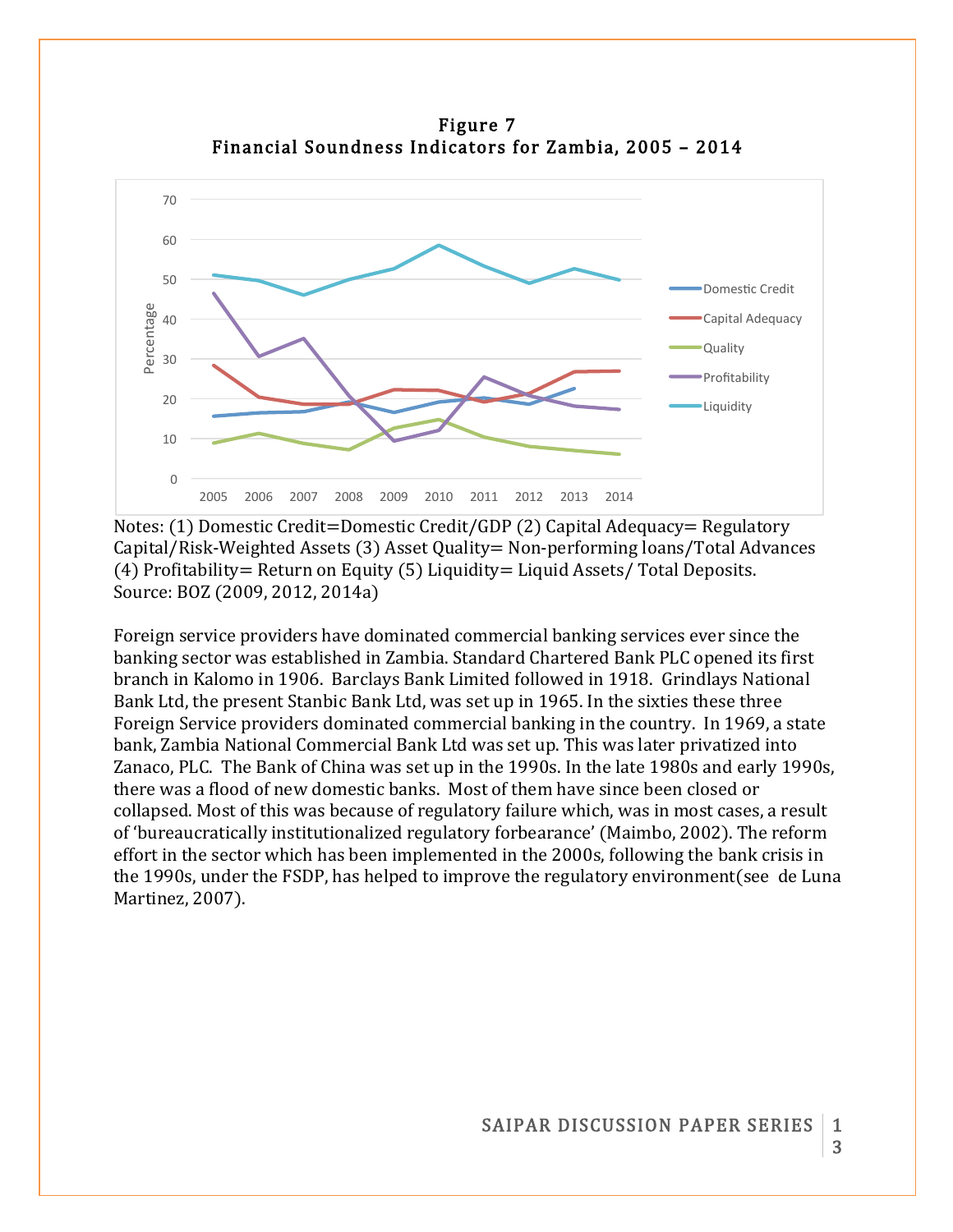Table 2 Characteristics of the Five Largest Commercial Banks in Zambia, 2013

| Name            | Foreign       | Market          | Market      | Number         | Number of   |
|-----------------|---------------|-----------------|-------------|----------------|-------------|
|                 | Equity $(\%)$ | share<br>in     | Share<br>in | of             | <b>ATMs</b> |
|                 |               | Total           | Total       | branches       |             |
|                 |               | deposits        | Assets      |                |             |
|                 |               | $\mathcal{O}_0$ | 0%          |                |             |
| Zanaco          | 51            | 17.1            | 16.3        | 66             | 170         |
| <b>Stanbic</b>  | 100           | 15.6            | 15          | 22             | 66          |
| Standard        | 90            | 13.8            | 13.4        | 21             | 45          |
| Chartered       |               |                 |             |                |             |
| <b>Barclays</b> | 100           | 13.8            | 13.3        | 54             | 148         |
| Bank of China   | 100           | 7.5             | 7.2         | $\overline{2}$ | $\theta$    |
| <b>Others</b>   | 32.2          | 32.2            | 34.8        | 180            | 295         |
| Total           |               | 100             | 100         | 345            | 724         |

Source: BOZ (2014a)

In the recent past there been a flood of foreign service providers in the sector from South Africa and West Africa. There are currently 19 banks in Zambia as at the end of 2013. Among these, 7 are locally incorporated subsidiaries of foreign banks, 10 are locally incorporated private banks and 2 are partly owned by the state and private sector. Table 2above shows the characteristics of the 5 largest banks. These banks dominate commercial banking in the country. They account for 67.8% of total deposits and 65.2% of the total assets. It is interesting to note that these five banks are all foreign-owned. There are plausible reasons for this. Zanaco was originally a state-owned bank. Its size can be attributed to government deposits and influence. Then apart from Stanbic and Bank of China, the other foreign service providers are the longest serving banks in the country. They are likely to have established themselves very well. There is also a tendency in financial markets to be 'native biased'. Thus South African companies will tend to bank with Stanbic Ltd, which is a South African bank. Chinese companies will bank with Bank of China. The probable reason is that it is easier to access loans with banks where one is familiar with the personnel. The above factors tend to give certain banks a more solid base than other banks in the country. As a result, even if banks like these are relatively new in the market, they are likely to grow and be sustained because of such ties (Simatele and Ndulo, 1999:6).

Furthermore, country case studies seem to indicate that foreign banks appear to be more efficient than domestic banks (Clarke et al, 2003:26). Since the late 1980s and early 1990s, there was a flood of new domestic banks in the sector. These appear to have exerted competitive pressure on the established foreign service providers, forcing them to be more efficient and move into specific lines of business such as corporate banking and restrict retail banking.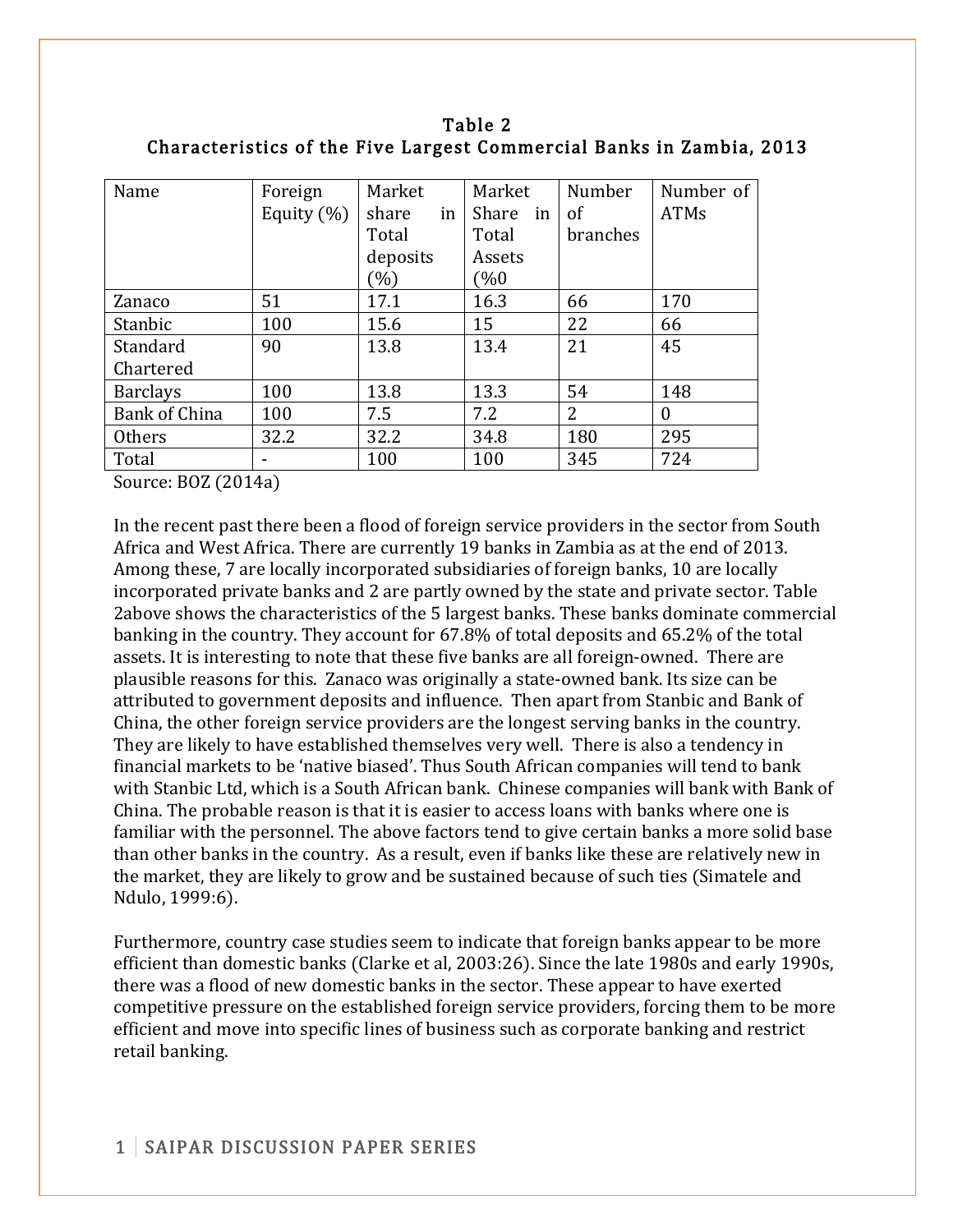There are no restrictions on bank entry other than the minimum capital requirements which are higher for foreign banks and lower for domestic banks. The legal and regulatory framework has continuously been improved through the FSDP. This has tended to improve the efficiency and performance of the sector.

The range of services provided by banks in Zambia has increased in the market as competition has increased. The new services include automated teller machines (ATMs), debit cards and check savings accounts. With the liberalization of the financial sector and especially the removal of exchange controls in 1994, there has been a tremendous increase in foreign exchange dealings in the banks. However, these are more developed in foreign banks than the domestic banks. Almost all banks buy and sell foreign exchange and deal in other foreign exchange transactions. Bank drafts and letters of credit are mainly done in foreign banks. Foreign banks tend to have an advantage by virtue of their worldwide network and resources. They have a larger technology base and are generally more computerized than local banks.

All of the 19 registered commercial banks belong to the Bankers Association of Zambia (BAZ). BAZ represents the interests of the commercial banks and addresses the industry's problems. It dialogues with the government and the Bank of Zambia.

#### 3.2.2 Infrastructural Constraints

Though the financial sector has grown over the past decade it is still faced with major constraints. These are limited access to banking services and credit, high lending rates and lack of competition. Commercial banking has grown. But financial inclusion is still low and Zambia's financial depth remains shallow compared to its peers. In 2009, only 63% of the adult population had access to any financial service (IMF, 2015: 43). Recently the growth of financial inclusion in Zambia has been greatly influenced by the growth of the mobile phone-based payment platforms (Fin Scope, 2015). However, the lack of competition and regulatory and structural bottlenecks has impeded the delivery of financial services (IMF, 2015:45).

Financial penetration has been weak for many reasons. Among these are high fixed costs of entry into the financial sector. High overhead costs for the provision of savings and payment services to the large unbanked population. Furthermore, there is a lack of clarity in the enforcement of collateral within the existing legal framework. Most banks lack experience and skills to assess, manage and price risks. The major potential market for the banks is the medium and small-scale businesses. But these usually do not keep bookkeeping records. A governance culture is lacking in micro, small and medium enterprises. There is information asymmetry especially from the informal sector. There are relatively high funding costs, arising from competition for large institutional depositors. Back-office operations of most banks are weak. These require developing skills and developing appropriate IT infrastructure. Furthermore, the poor quality of the general information technology infrastructure in the country affects the efficiency and development of the commercial banking sector. (IMF, 2015:43).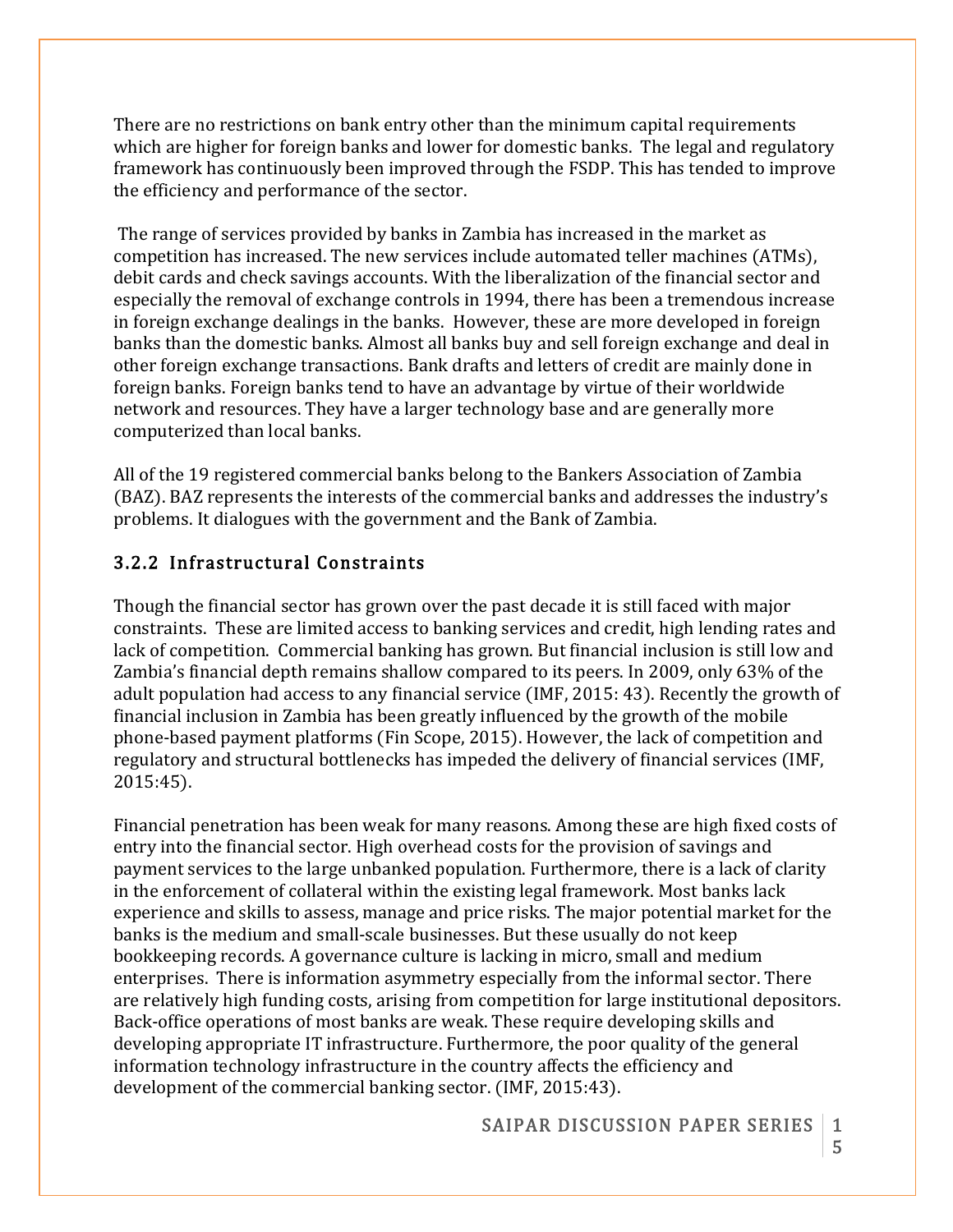The banking sector has high lending rates. The effect of this is to lead to financial exclusion. This has severel effects on the small and medium scale enterprises. The commercial banking sector is open. However, it is dominated by a few foreign service providers. There is need to promote competition in an effort to increase financial services to the economy.

#### 3.2.3 Regulatory Constraints

The effective regulation of commercial banking is very important for the efficiency and growth of the sector. This includes prudential regulation and the promotion of competition. These can help resolve the problems of high lending rates and lack of financial inclusion. The relevant legislation is the Bank of Zambia (BOZ) Act, The Banking and Financial Services Act 1994 (BFSA) and the Companies Act. The regulations cover licensing, ownership, capital adequacy, lending restrictions, exposure limits, and reserve requirements, accounting for asset quality and deposit insurance. The supervisory function rests in the Financial Supervision System Department at the Bank of Zambia.

Since1991 the BOZ has undergone a series of restructuring programmes. The programmes included the strengthening and upgrading of the capacity for bank supervision at BOZ. The BFSA strengthened the supervisory role of the BOZ over commercial banks (Maimbo, 200). Consequently, the supervisory framework has improved. Both the institutions and regulations are satisfactory. They do facilitate access to credit, reflecting the depth of its credit information infrastructure and there is good enforcement (IMF, 2015). There is however, still need for capacity building in the regulatory and supervisory functions.

Although cross-border trade in commercial banking services is virtually non-existent, the legal framework governing cross-border trade is liberal. Domestic banks, domestic companies and households are allowed to borrow across the border from foreign banks. Furthermore, banks are not subject to any qualifications or restraints in order to access foreign capital. Domestic banks, domestic companies and households are also allowed to make cross-border deposits with foreign banks.

Foreign service providers that establish branches or subsidiaries in the country are required to incorporate locally. There are restrictions to individual private ownership of a bank that applies equally to both domestic and foreign service providers. There is a restriction on private individual ownership of not more than 75% of the shares in the bank. This applies to both domestic and foreign service providers. This does not apply if the service provider is a public limited company. Foreign ownership in the provision of commercial banking is not restricted. However, the BOZ has to approve members of the Board of Directors. The appointment of the chief executive of the bank has to be cleared by BOZ.

There are restrictions on the movement of natural persons for the management and specialized jobs in the sector. A permit has to be issued by the Directorate of Immigration. These are subject to needs test by the Directorate. However, the application of this measure is not transparent and is decided on case by case basis.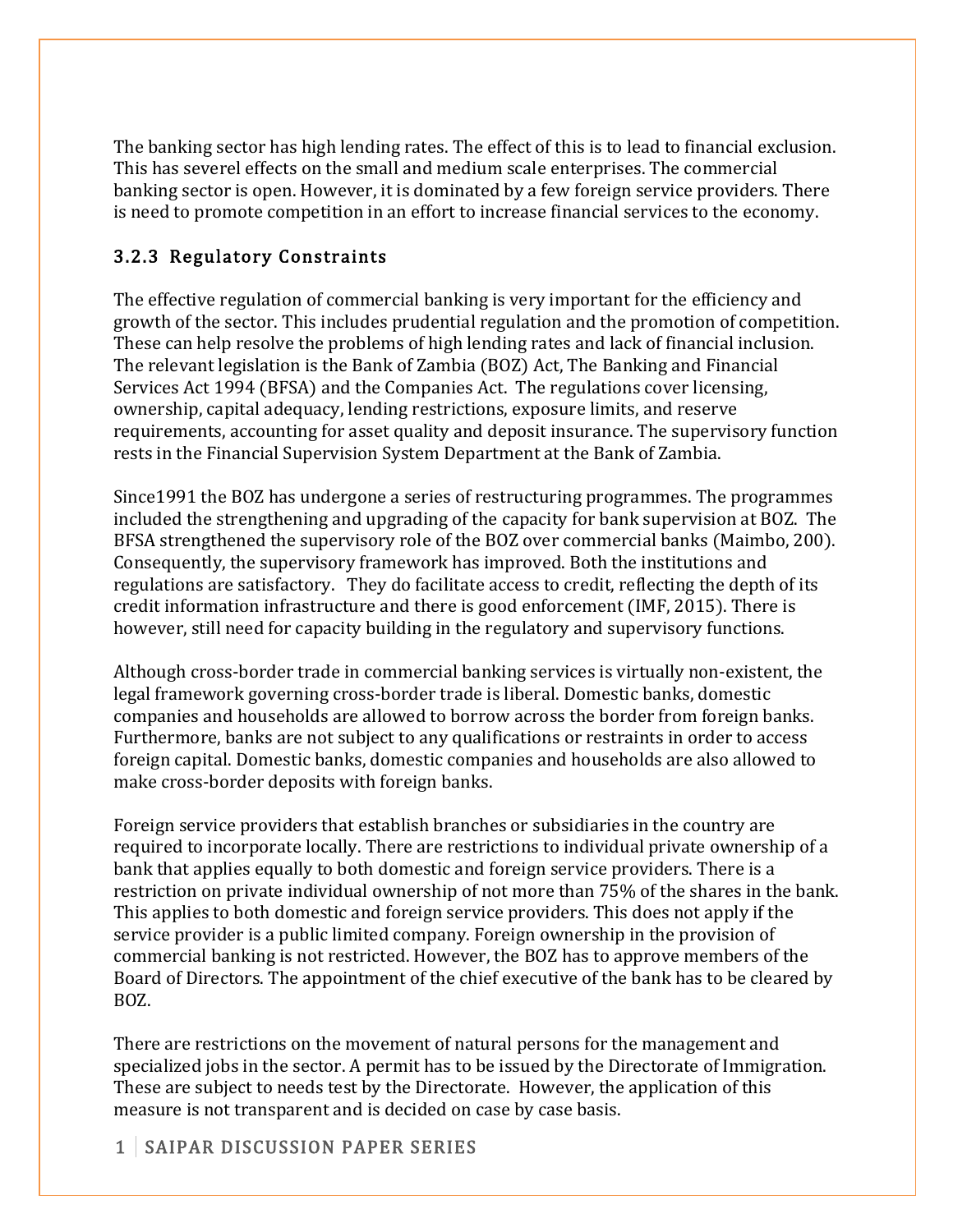There are also other regulatory and supervisory issues that the sector has to face. These include, the adoption of risk-based supervision, further enhancement of the legislative framework, capital adequacy regulations, deposit insurance scheme, the enhancement of the lender of last resort regime and cross –border co-operation through consolidated supervision of financial institutions (Fundanga, 2010).

#### 3.3 Energy Services

#### 3.3.1 Overview

There are definitional problems when dealing with the energy services sector in relation to services trade. The approach taken in this paper will be to look at the whole sector. In this way, we can identify the role of trade in services (WTO, 1998a: 1). Electricity can then be divided into four main sectors. These are generation, transmission, distribution and supply (Thomas, et al, 2006:7). Although the generation of electricity fall under the scope of goods, the activities of transmission and distribution and related energy services (i.e. engineering and repair and maintenance) are clearly services and fall under the scope of the GATS (WTO, 1998a:2).

Zambia has abundant energy resources. The most important energy source is electricity because of its abundant water resources. About 40% of the water resources in the Southern African Development Community (SADC) are in Zambia. The hydropower potential in the country is estimated at 6,000 MW with installed capacity estimated at only 1,700 MW (IMF, 2015:54).Only 20% of the population has access to electricity with 40% of these living in urban areas while only 2% of the rural population has access to electricity. Most of Zambia's population uses wood fuel for power. Wood fuel accounts for 70% of the total energy demand in the country (CSO, 15). This dependency has had adverse effects on the environment.

Electricity in Zambia is supplied by a state-owned vertically integrated monopoly company- ZESCO. The company is engaged in all phases of electricity output: generation, transmission and distribution. This leaves little margin for trade and competition in the sector. The unbundling of ZESCO will allow for the emergence and liberalization of important services such as transportation, distribution and supply by separating these activities. For our purposes, we classify electricity services as one sector and examine how unbundling the sector will promote efficiency and promote competition and trade in the sector.

The electricity market in Zambia is dominated by ZESCO. The state monopoly generates,transmits, distributes and supplies electricity in the domestic market and for export. There are four other companies in the sector. These are Copper belt EnergyCorporation (CEC), Lunsefwa Hydro Power Company, Zengamina Hydro Power Company (ZHPC) and North-Western Energy Company (NEC). CEC distributes and supplies power to the mines and customers on the Copperbelt. Lunsemfwa generates power and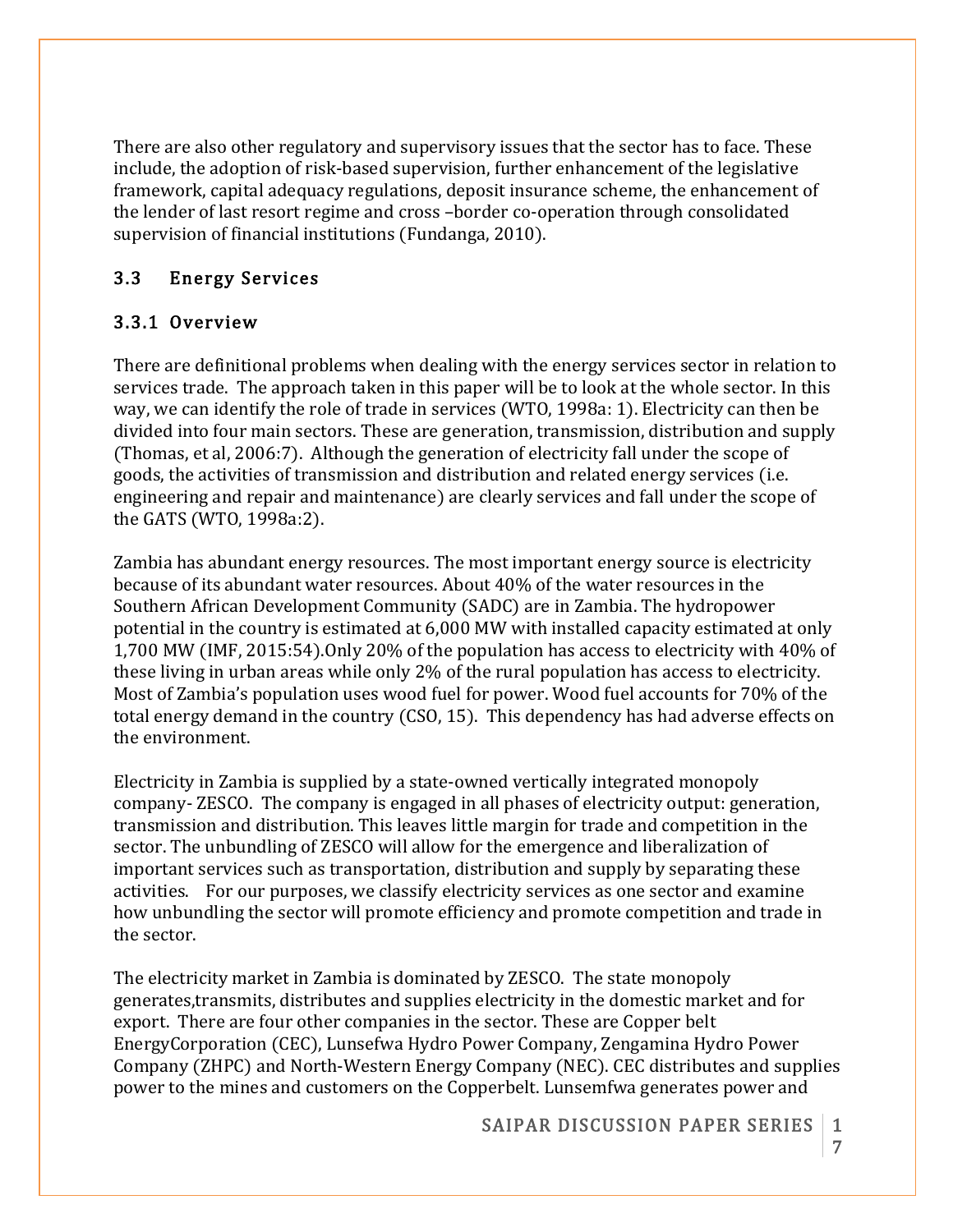sells it to ZESCO. ZHPC and NEC are not connected to the national grid. Lunsenfwa, ZHPC and NEC are privately owned companies.

The electricity sector is basically monopolized by ZESCO. Total employment in the sector is estimated at 4,097 workers. 90% of these work for ZESCO. Figure 8 shows the generation, exports and imports of electricity between 2002 and 2012. During this period, the country has most often been a net exporter to the region. It has exported power through the Southern African Power Pool (SAPP) to mainly Congo DR, Zimbabwe and South Africa. However, what is significant is that there has been very little increase in generation capacity and there are very high transmission and distribution losses experienced by ZESCO which, in most cases, have been greater than the amount of total electricity imports and exports.





Source: International Energy Statistics.

The recent growth in the economy has led to increased demand for electricity in Zambia. This has resulted in deficits in power during the past decade and unreliable power supply, which has disrupted economic activities and adversely affected production of goods and services through increasing costs. Poor electricity supply is identified as a major bottleneck by most business operators in Zambia. The private sector has suffered losses because of poor quality and erratic supplies of electricity (ZNFU, 2013:11). A strategy to increase access to electricity would greatly benefit small and medium scale businesses in urban areas and impact positively on the livelihoods of rural households. Electricity is therefore important and of key economic interest in the development of the country. It is an important ingredient of Zambia's bundle of services.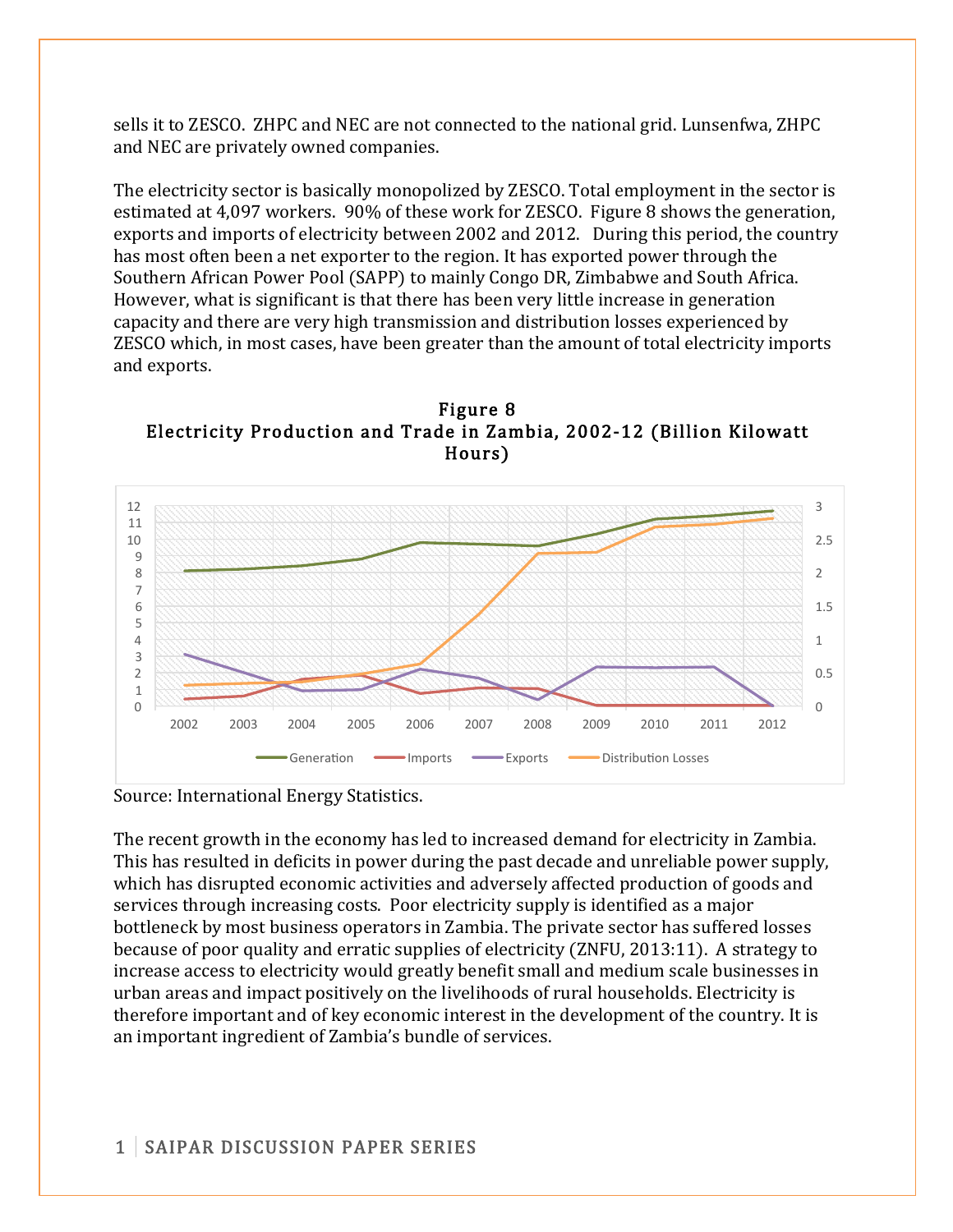#### 3.3.2 Infrastructural Constraints

The major supplier of electricity in the sector is ZESCO. It generates, transmits, distributes and supplies power all over the country. However, the availability of electricity in the country has been unreliable. The country has gone through periods of load-shedding and has experienced major country-wide blackouts. This happened in 2006, 2008, 2009 and 2014 (ERB, 2014:10). There are major constraints facing ZESCO and the sector as a whole. The company is characterized by inefficiencies and high operational costs (IMF, 2008:50). It is faced with low tariffs and one third of its customers were unmetered in 2008. This has improved lately. There is bad trade receivables management. There are distribution losses through theft, or increased unmetered use. The company is also over staffed (IMF, 2008: 56).

ZESCO and the electricity sector are faced with severe financial constraints. This is mainly because the development in the sector is dependent on government funding. There is an urgent need to attract and access private capital in the sector. Furthermore, most of the investment in the sector was done in the 1960s and 1970s. There has been very little investment thereafter. The major challenge in the sector is to increase capacity and rehabilitate the sector which became run down in the 1970s and the 1980s with little maintenance A huge part of the installed capacity of electricity is in two large power stations. These are Kariba and Kafue. These are old plants. They have recently required extensive and costly rehabilitation as a result of the neglect of maintenance over a long period of time (IMF, 2015:54).

The lack of investment in the sector is a major constraint to the growth of the sector. [There has not been any major investment in electricity generation, despite the vast potential that exists in the sector. There are no major independent power producers that have come on board to invest in the sector. This is despite the fact that the sector is open. This can be attributed to the integrated nature of ZESCO. ZESCO maintains control over transmission and distribution. The absence of a guaranteed access to ZESCO's transmission and distribution networks discourages investment in the sector (IMF, 2015:56).

The breaking up of ZESCO and the unbundling of a vertically integrated company, into generation, transmission and distribution, is the first market access issue for Zambia. [Comment: this is an important step for a revised regulatory framework. What activities would you suggest be unbundled in the electricity chain?] The ultimate result of this will be to increase investment and competition and efficiency in the sector and increase trade. This will ultimately impact on real growth in the country. Because of the lack of investment in the sector, the poor and more remote regions in the country have limited or no access to the power grid. This holds back balanced and inclusive growth.

When the major power stations were built in the 1960 and 1970s there was excess capacity in the sector. In the 1980s the economy was in decline. This exacerbated the excess capacity. There was consequently no investment and little maintenance in the sector. This situation promoted the setting up of very low electricity tariffs. ZESCO was therefore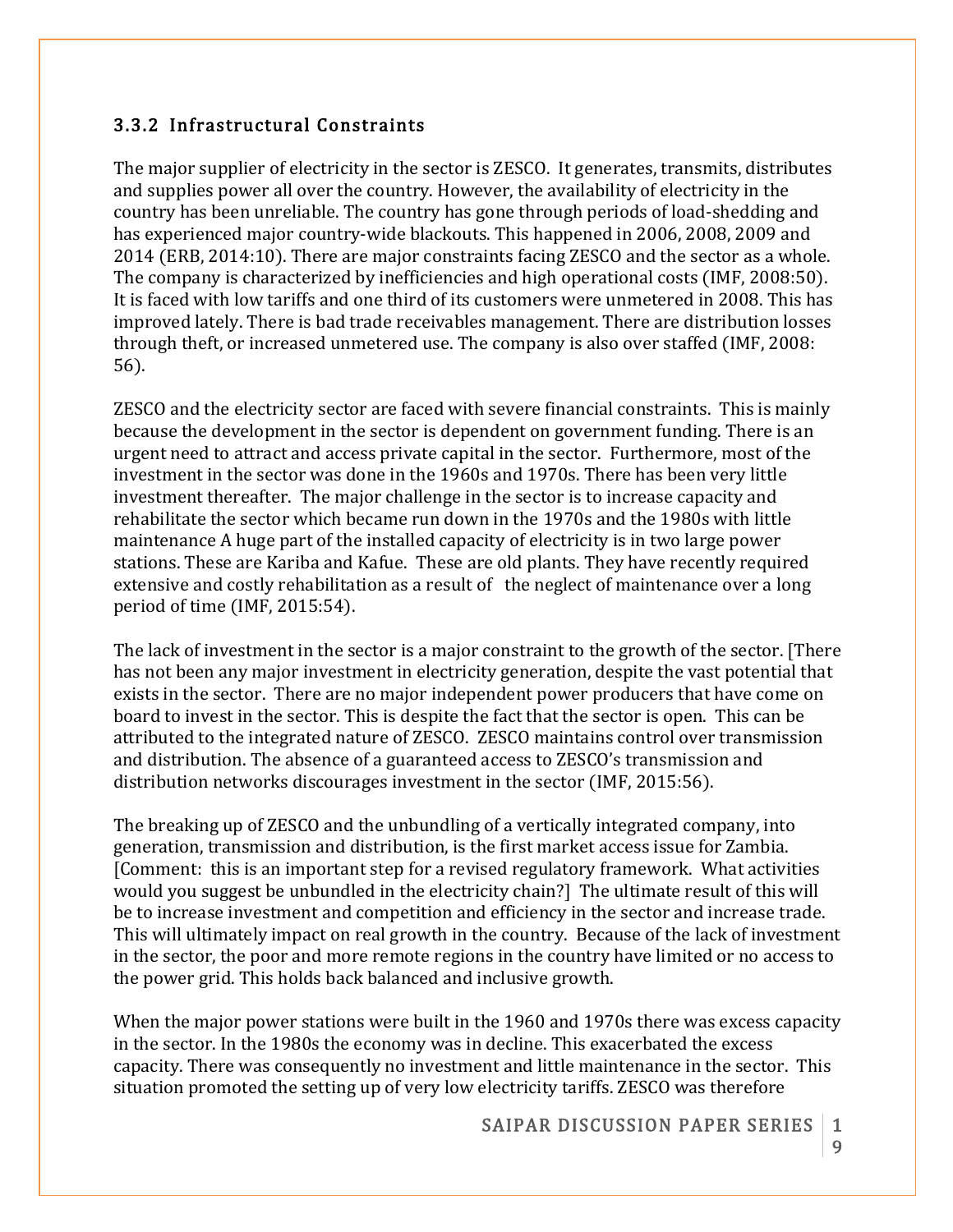unable to cover replacement of investment and insufficiently covered operations and maintenance costs. (Fritz, 2009:14). The low tariffs have resulted in extreme underinvestment, low maintenance and a deterioration of power generation and distribution infrastructure. This problem has become more acute with the recent growth that has driven up demand for electricity while generating capacity is still lagging. These low tariffs are an obstacle to power expansion and can only be resolved by the unbundling of ZESCO.

To address the challenges in the electricity sector, there is a need to reform the sector and create an appropriate institutional structure that can specifically attract investment in generation, transmission, distribution and supply. Such a structure should resolve the public ownership and integrated nature of ZESCO. Such a structure can result from the unbundling of ZESCO into generation, transmission and distribution and supply. Generation, distribution and supply can be open to independent power service providers. Transmission can be handled by ZESCO as a public company, regulated as a natural monopoly. The major challenge is the lack of commitment by policymakers to reform the electricity sector and especially to unbundle ZESCO. This is so because as we pointed out earlier the policy makers suffer from the 'extreme tilt towards the status quo' which is full of indecision and procrastination.

#### 3.3.3 Regulatory Constraints

The electricity sector is governed by 4 pieces of legislation. The Energy Regulation Act (1995), The Electricity Act (1995), the Rural Electrification Act (2003) and the Competition and Fair Trading Act (1995). The Energy Regulation Board (ERB) is responsible for licensing, monitoring and supervision of operators in the energy sector. The major regulatory issues are development, continuity of supply, universal service, environmental pollution and health and safety. Because of the integrated nature, state ownership and dominance of ZESCO, ERB ends up focusing on the regulation of tariffs and giving out licenses in the electricity sector.

The electricity sector is open. There are no restrictions on foreign entry. However, the lack of clarity on access and conditions of access to the national grid may adversely affect investment decisions in the sector. There are restrictions on the movement of natural persons in that the service provider has to prove a need to allow entry and temporary stay for persons employed in management and specialized jobs. However, the screening process is not transparent.

Once ZESCO is unbundled, one can then consider building capacity in the regulatory issues that would ensure efficiency and competition in the sector. Issues over the control of the transmission and distribution networks will be key. Domestic regulation and competition rules can then play a major trade facilitation role once the sector is open to competition (WTO, 1998a:2). Yes, these are good points.

However, regulatory reform will be difficult to push. Furthermore, it is difficult to establish an effective regulatory body in Zambia. This is because the country has weak governance structures and experiences. The major reform issue would be to unbundle ZESCO and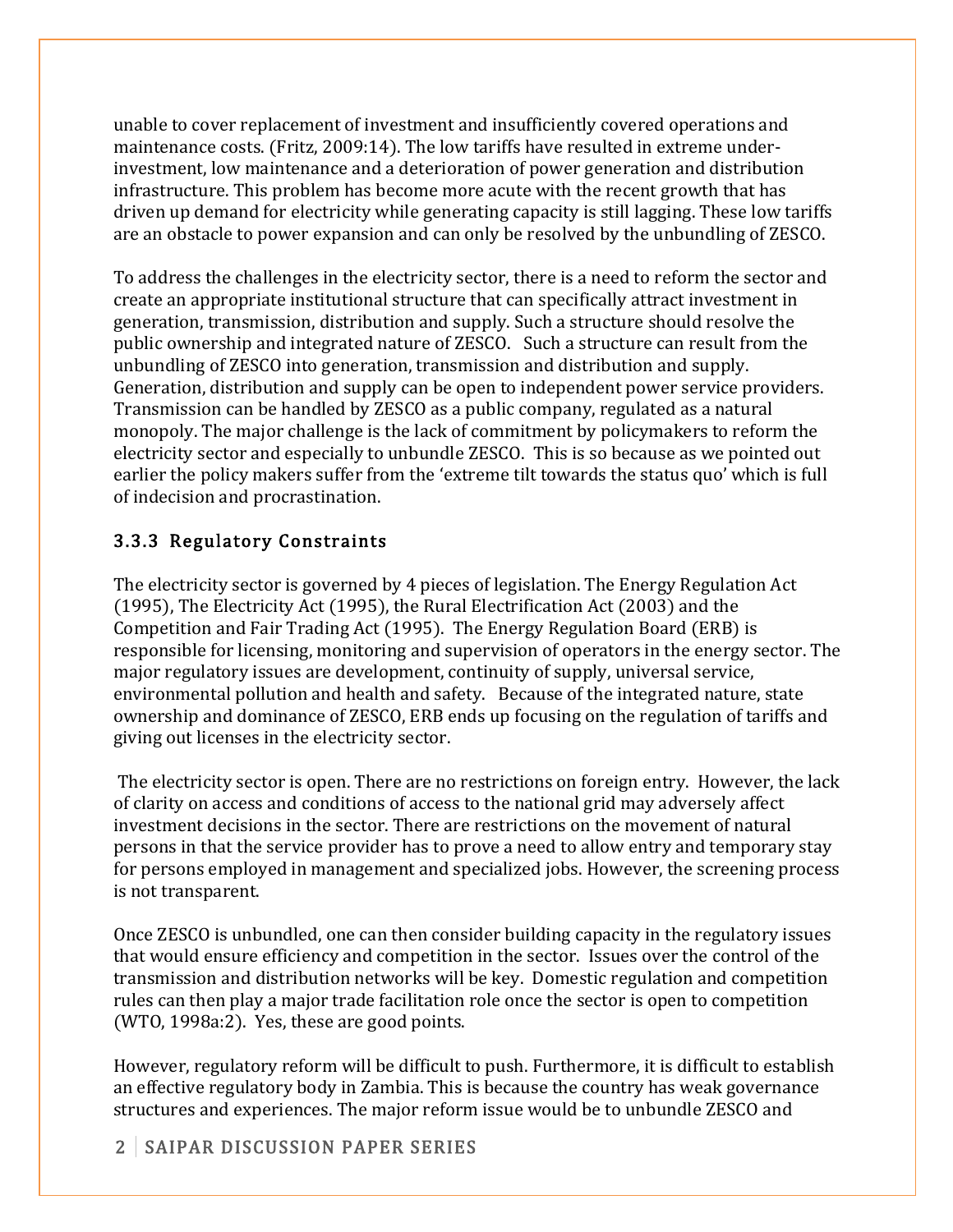establish an independent electricity regulatory body to oversee the operation of the electricity markets and supervise and regulate the sector. Alternatively, ERB can be restructured and strengthen to support the new structure of the electricity markets.

#### 3.4 Distribution Services

#### 3.4.1 Overview

Distribution services provide a crucial link between producers and consumers. The capacity and efficiency of distribution services have significant spillover effects on producers and consumers. There has been recently a surge of foreign service providers in the distribution services market. Their participation in the market has become a major policy issue. This sector is crucial in developing supply chains between the retail outlets and producers including medium and small scale businesses and farmers. The sector consists of commission agents' services, wholesale trade services, retailing services and franchising. This paper focuses on retail services that are an important ingredient of Zambia's bundle of services connecting the producer and consumer.

The wholesale and retail sector is significant in Zambia's economy. In 2013 it contributed 12,7% of GDP and provided 198,332 jobs. This was about 20.8% of total employment. Figure 9 shows the contribution of the sector to GDP and total jobs in the formal sector between 2000 and 2013. On average the sector has contributed16% to GDP and 14% to employment during this period, and demonstrated an annual real growth rate of around about 5%.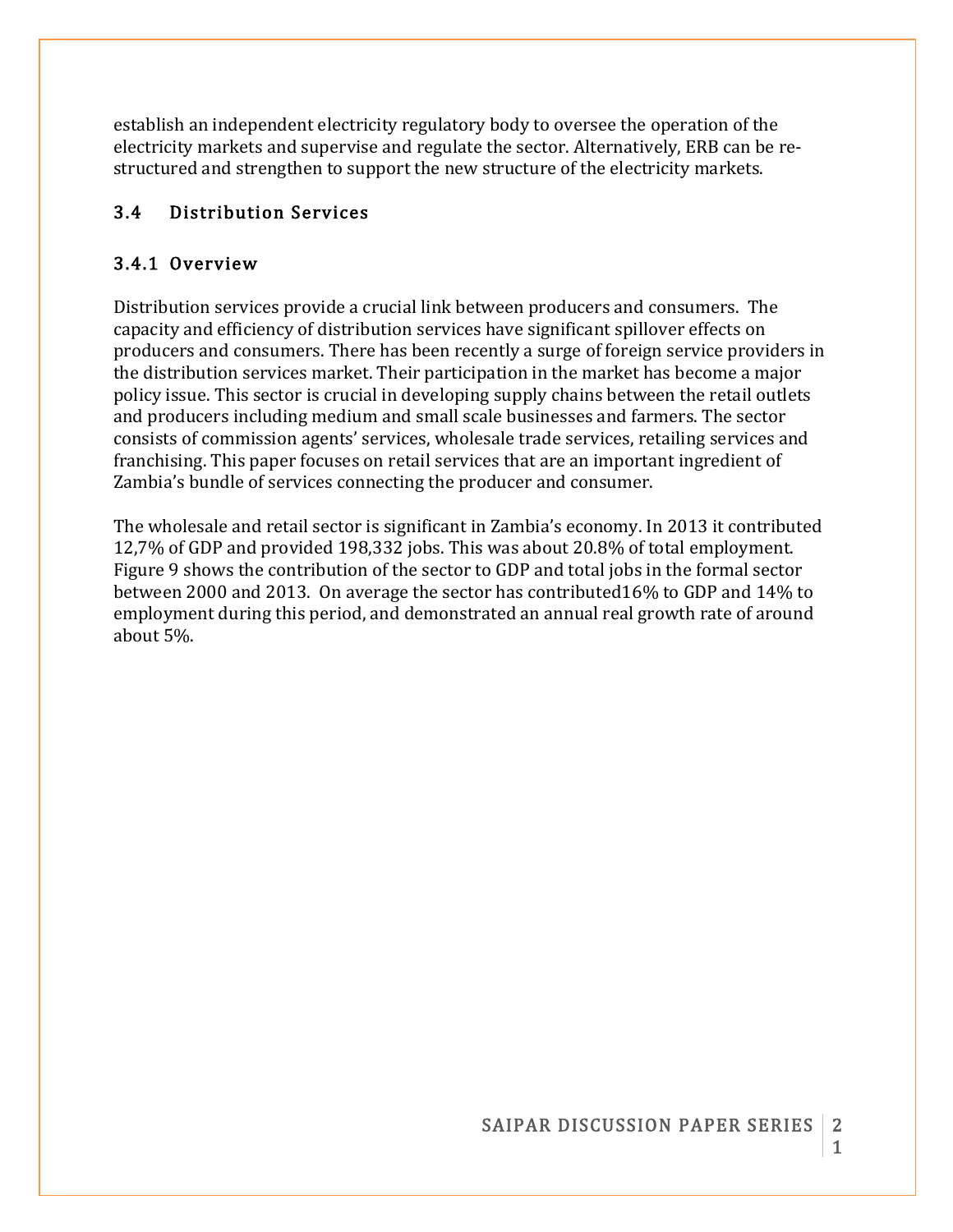

Figure 9 Share of Wholesale and Retail Sector to GDP and Total Employment in Zambia

The sector is characterized by the presence of a large numbers of retailers. The businesses are diversified from informal street traders to small outlets to large supermarkets in shopping centers. However, small and medium scale enterprises dominate the sector. Since the 1990s the retail market has been dominated by foreign service providers from South African chain supermarkets. The commercial presence of foreign providers in the retail market was facilitated by the liberalization of economy. This was done in the 1990s under a reform programme supported by the IMF and the World Bank. This saw the privatization of the wholesale and retail sector and the revision of the FDI regime to attract investment into the country (Fundanga et al., 1999). Previously, large supermarkets were state-owned. These were Mwaiseni Stores, National Import and Export Corporation (NIEC) Stores and Zambia Consumer and Buying Corporation(ZCBC) Stores. With the opening up of the economy, these were privatized. The entry of foreign supermarkets started with Shoprite in 1995 when it bought six buildings of the former state supermarkets and opened many outlets all over the country. Other big South African retailers have since established themselves and opened outlets throughout the country. These are Spar and Pick 'n' Pay. There are other local supermarket chains like Melisa and Sana. But these do not have a country outreach. The sector is profitable and has created many jobs. This profitability has been underpinned by the recent positive growth in the economy and the growing middle class.

The distribution networks for the South African supermarkets are centrally organized from South Africa. Individual outlets in Zambia are directly supplied through a system of webbased ordering over the company's intranet. Shipment to specific stores is done in

Source: CSO (2014b)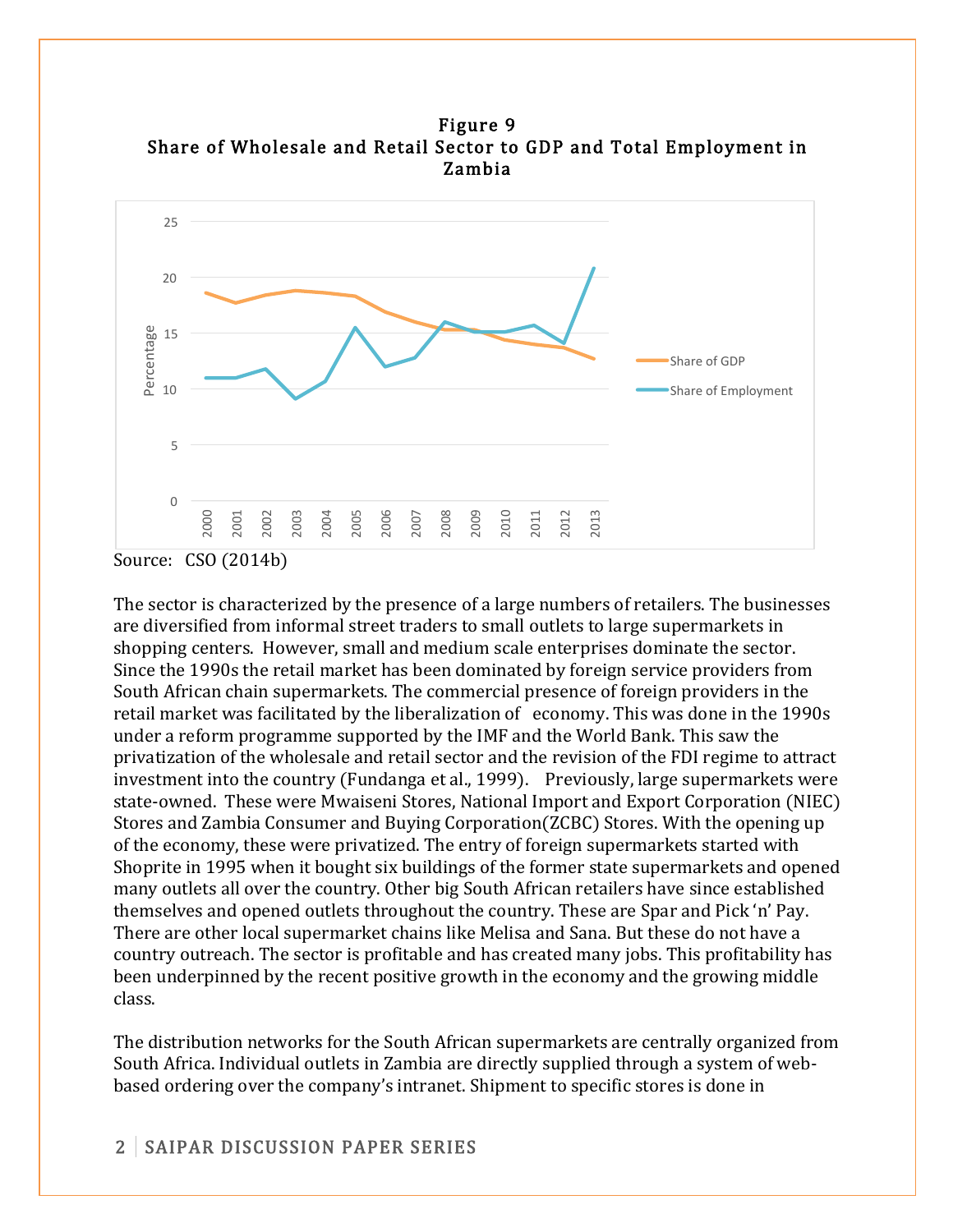containers. The centralized form of sourcing insulates the foreign service providers from exploiting and developing local supply chains.

### 3.4.2 Infrastructural Constraints

As stated above, foreign service providers have recently dominated the retail market in Zambia. Supermarkets have been set up all over the country especially in urban areas. There are however major issues that affect the contribution of the retail services sector to the inclusive growth of the country.

First, the distribution networks of the foreign retail businesses are highly centralized. The distribution to retail outlets is done within major supermarket chains. This works against and dampens incentives to develop local supply chains to connect to local farmers and producers. Secondly, there are major weakness among farmers and producers who could potentially be part of the local supply chains. Their goods are perceived to be of lower quality and quantity, and their availability unpredictable. The packaging standards are low. Local producers often use packages that are insufficiently durable and have a low capacity to meet retailer's weighing, quality and bar-coding needs. These weaknesses have determined the 'fit' between foreign retailersand local suppliers. They need innovative policies to address them. There is no relation and dialogue between the local and foreign retailers in the retail business. There is no industry association for retailers in the country and as many are very small scale, most do not belong to the Zambia Association of Chambers of Commerce and Industry (ZACCI). This denies the industry an opportunity to share ideas and problems and give direction to the growth of the sector.

### 3.4.3 Regulatory Constraints

The retail sector is loosely regulated with a multiplicity of regulatory authorities. The main act is the Trade Licensing Act. This supported by other relevant acts such as the Competition and Fair Trading Act and the Companies Act. The service provider needs a wholesale or retail trading license in order to operate. The process of approval for a license takes a long time, not less than six months, because of the general inefficiencies of local authorities delegated to issue licenses by the Ministry of Commerce, Trade and Industry (MCTI). There is a severe lack of capacity in the licensing departments of the local authorities and poor co-ordination between the local authorities and MCTI. There are no restrictions to the entry of foreign investment in the sector. There are restrictions on the engagement of expatriate personnel in management and specialized jobs. These require a work permit from the Directorate of Immigration. The processing of work permits is not transparent.

The country has recently experienced a rapid expansion of the retail sector. This has been induced by the large South African service providers who have established supermarkets throughout the country. This has transformed the existing retail market. It has tended to concentrate the retail market among the foreign service providers. There is need to create

3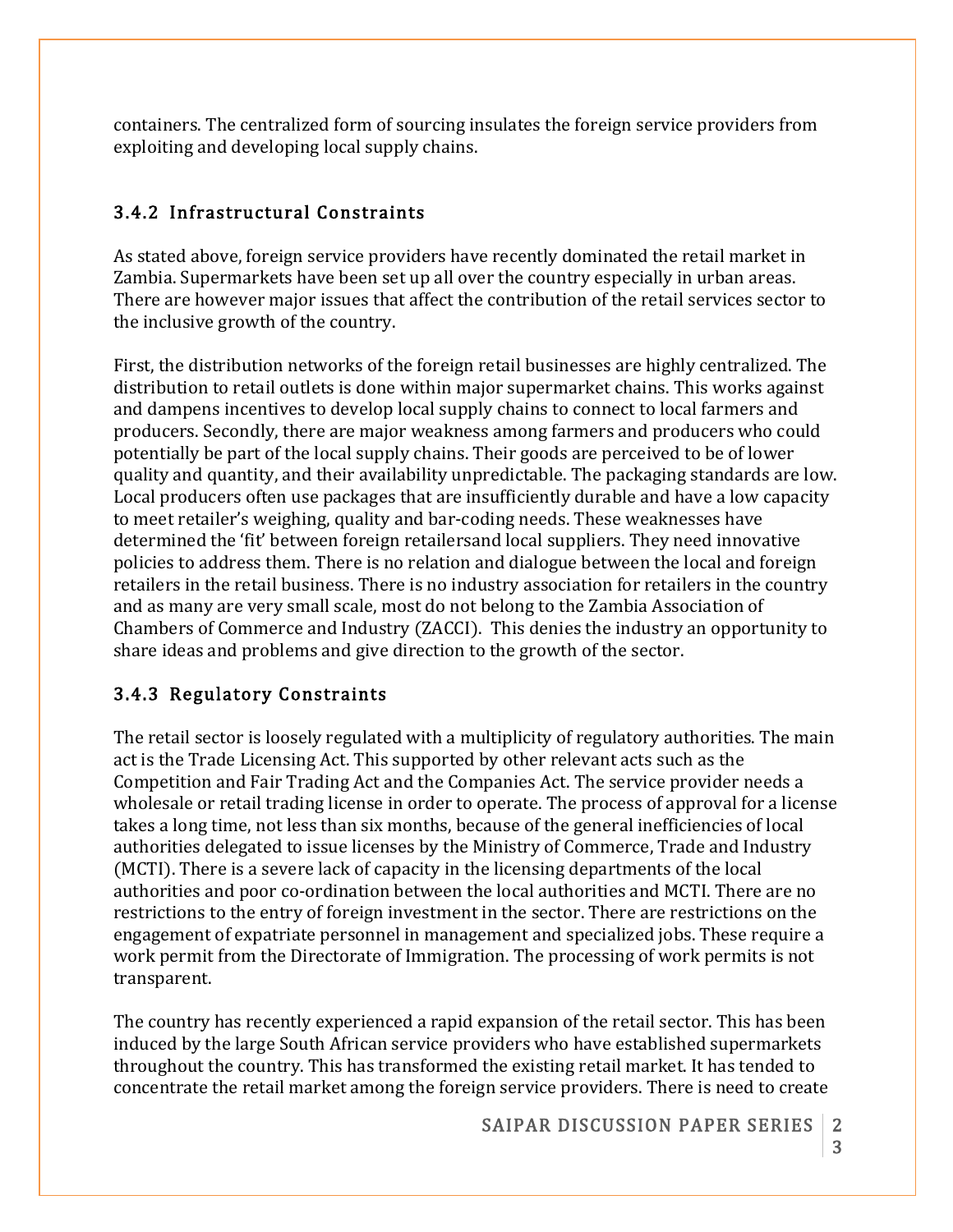a competitive market in the face of this foreign service provider induced concentration of the retail market. There will be need to formulate regulations and build capacity to specifically deal with this large-format foreign entry into the retail market such as to promote competition and trade in services.

The issues that the regulatory framework will need to address cover the desirability of large- format foreign capital in the sector, the impact of large-format retail development on small-scale retailers and retailer – supplier tensions associated with transformed supply and distribution systems. Coming up with regulations and regulatory capacity to deal with the above issues will make the retail sector transparent and dynamic and ultimately contribute to inclusive growth. The regulatory framework would deal with the issues of licensing, ownership, spatial outcomes such as the geographical allocation of foreign retail suppliers, composition of expatriate staff and links to local supply chains such as the sourcing of a certain percentage of local products for the retail supermarkets.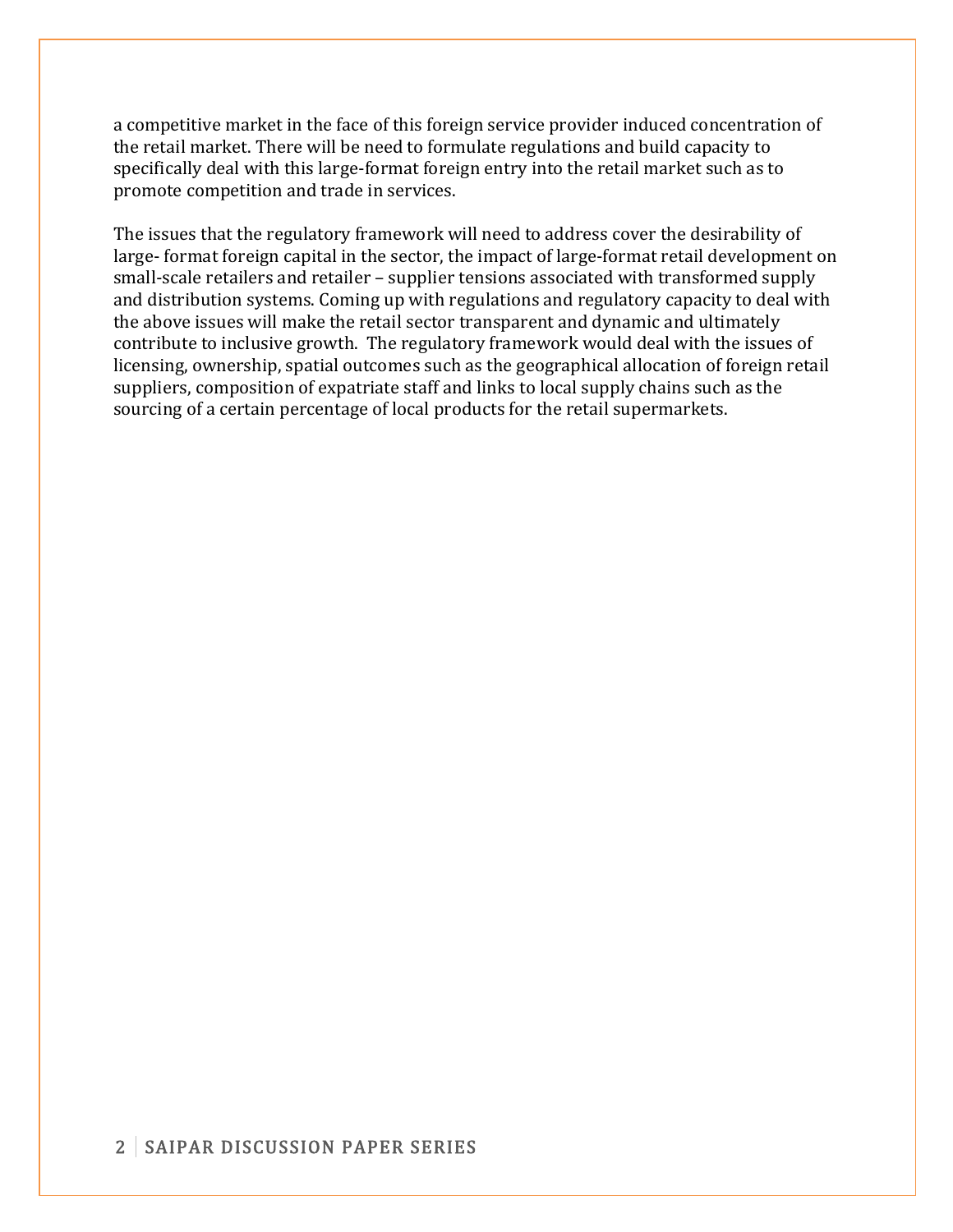### 4. Capacity Building Needs in the Sectors

Zambia has since independence tried unsuccessfully to diversify its exports away from copper. However, policymakers have understood this objective as an expansion of trade in goods. There is need to change this perception to focus on both goods and services trade. A consequent expansion of services trade offers great potential to grow the economy, increase incomes and foster sustained and inclusive growth. Increased services trade can be achieved by increasing the capacity of the domestic services sector and the removal or lowering of regulatory barriers to services trade and the discrimination between foreign and domestic service suppliers. This can be done autonomously, regionally or globally under GATS. Services trade reform under GATS will mean removing distortions that adversely affect the potential growth of the services sector. This will lead to greater openness, integration and participation of Zambia in global markets. There is a sense in which one can use this process to manage the services trade reform and make it relevant to the quest for sustainable and inclusive growth in Zambia. GATS Article IV and the negotiating guidelines support this. These provide for flexibility for individual developing countries in the negotiations and 'progressively extending market access in line with their development situation and, when making access to their markets available to foreign services suppliers, attaching to such access conditions aimed at achieving the objectives referred to in Article IV' (WTO, 2001). Zambia needs to build capacity that can come up with such a services trade policy. A trade policy that can progressively extend market access in line with promoting inclusive growth and attaching conditions to market access with a view of developing capacity in the domestic services sector. The services trade policy will define and bring out clearly the issues of foreign service participation, technology, the sequencing and pace of reform in terms of the specific sectors and overall, capacity building in the domestic services sector. This is the foremost capacity building need for Zambia.

The country must also build regulatory capacity in the telecommunications, financial, energy and distribution service sectors. The capacity of regulatory authorities in these sectors is weak. They need support in building the institutions and improving and strengthening their skill bases so that there is adequate monitoring and supervision of the sector regulations. Capacity should also be created to make the regulatory authorities innovative. For, example in financial services, there is need to come up with a legal and regulatory framework that would facilitate the development and delivery of innovative products to address the needs of the informal sector and rural areas so as to increase financial inclusion. In the retail distribution services sector, there is need to address the lack of clear transparent regulations that can promote the growth of a competitive retail services sector. This is especially important in face of the entry of the large-format foreign retailers who have increased concentration in the sector. In the energy sector there is a need to restructure and organize the electricity sector and unbundle ZESCO. This will necessitate the coming up with sector regulations that can promote access and competitive markets in the various bundles. This will need technical support and assistance from such institutions as the World Bank and other development institutions.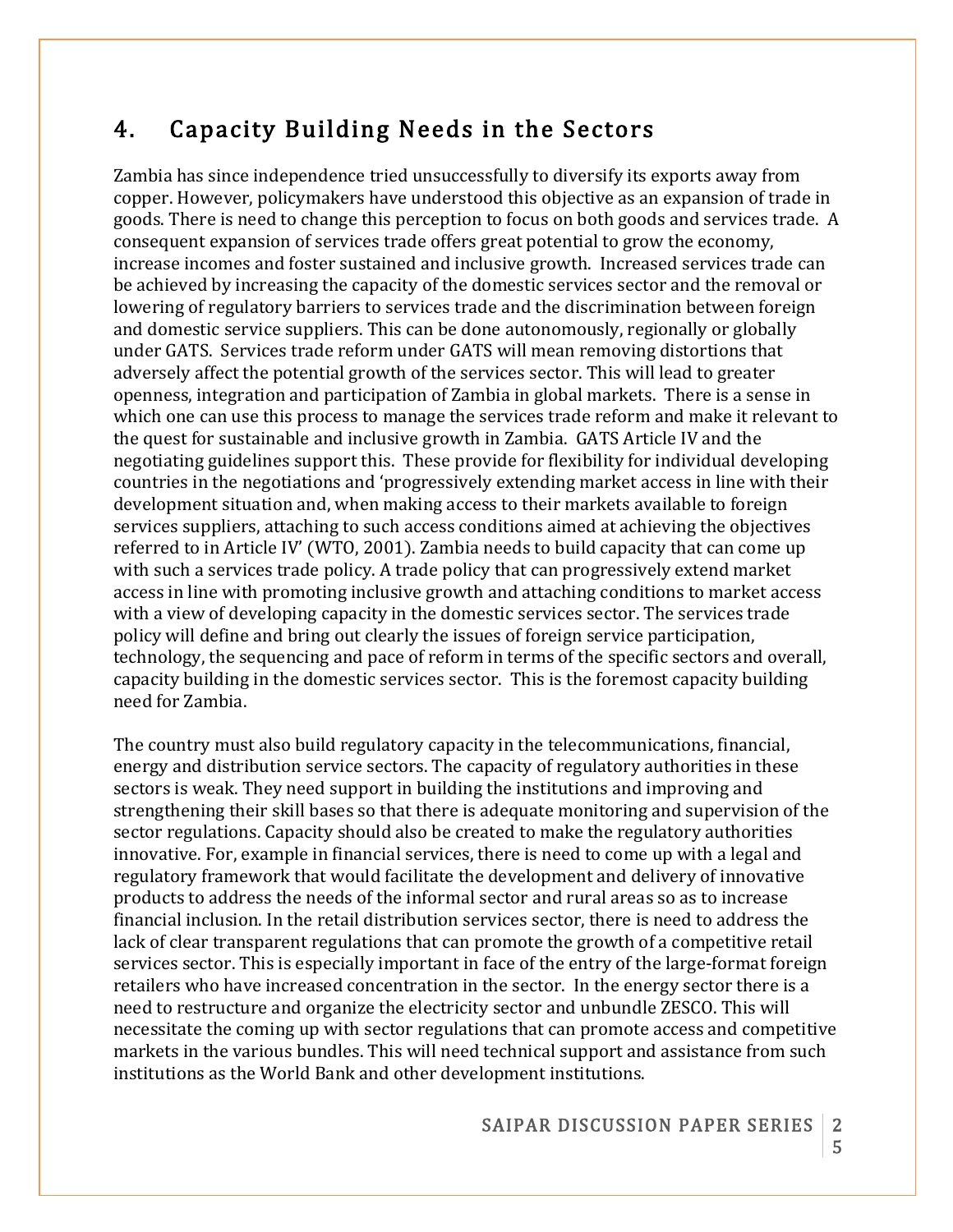In addition to needed regulatory reforms, there is need to provide support services to businesses in Zambia on bookkeeping and corporate governance, certification and quality management systems and advertising and promotion. A loan or grant facility can be created to enable access of most businesses to such services. This is especially important for small and medium scale businesses including those in the domestic services sector. This will ultimately promote the growth of healthy businesses and inclusive growth in the country.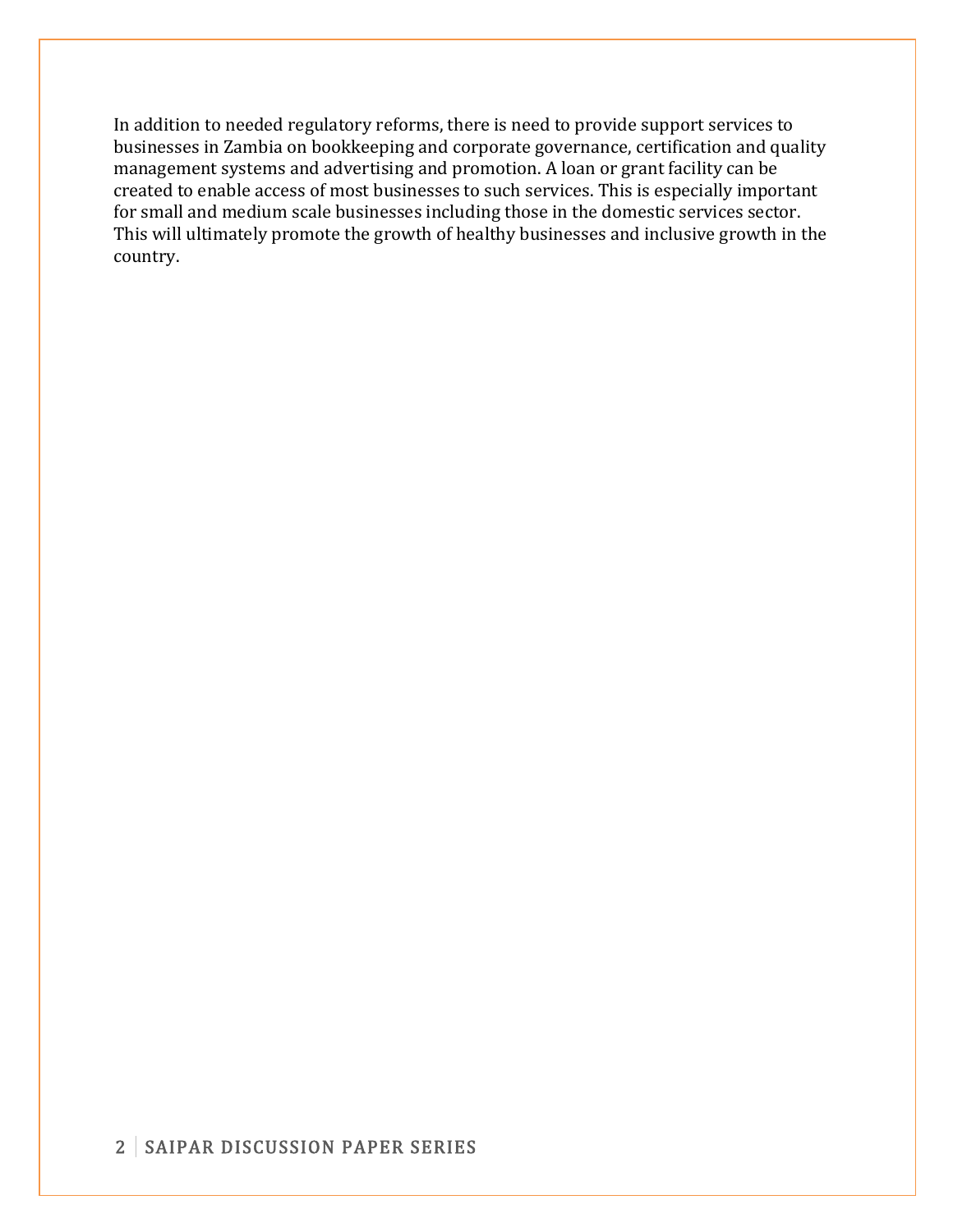# 5. Services Development and SDGs

The economy has grown in the recent past. This growth has not been inclusive. This has only slightly reduced the number of people living in extreme poverty. Zambia was in 2010 among the top 5 countries with the highest percentage of extremely poor people (World Bank, 2015). The country performed dismally in achieving the MDGs. Out of the eight MDGs, the country only fared well in three. These are MDG2 to achieve universal primary education, MDG6 on HIV prevalence and MDG8 on developing a global partnership for development. The net enrolment of children in primary education increased from 80% in 1990 to 102% in 2009, thus already surpassing the target of 100% by 2015. The national HIV prevalence rate among adults was reduced to below the target of 15.6%. In terms of MDG 8, the country regained and sustained macroeconomic stability, achieving a singledigit inflation rate and a real growth rate of over 5%. This achievement is, however, currently under threat from fiscal imbalances and the current global economic crisis.

What will it take in Zambia to end extreme poverty and achieve the newly-adopted sustainable development goals (SDGs) by 2030? These are to end poverty, ensure inclusive and equitable education, achieve greater gender equality, promote sustainable and inclusive growth and employment, reduce inequality, ensure sustainable consumption and production patterns and combat climate change. Many of these goals directly or indirectly involve better and more efficient services.

Poverty in Zambia is concentrated in the informal sector, in rural areas and among women. The dispersal of economic activities to these segments of the society will help to reduce poverty. This can effectively be done by developing the capacity of services sector, which will also help the country to take advantage of participation in local, regional and global value chains.

#### 5.1 Telecommunications

The major constraints in the telecommunications sector are the high cost of mobile and international calls, and the limited access to the fixed-line telephone network. This is concentrated in Lusaka and the Copper belt and has adversely affected the access to internet services. Resolving these constraints through the increased capacity in the sector will greatly contribute to meeting the SDGs in 2030. The pre-requisite to this is that there should be a commitment from the policymakers to reform the sector through greater market access and an improved regulatory framework.

Improved access and reduced cost of telecommunication services will have a huge positive impact on efforts to end poverty in all forms everywhere. Dense and efficient communications will facilitate trade and growth among the informal sector businesses and help spread them to rural areas (see Vodafone, 2005). Improvement in the use of mobile phones and Internet will increase access to knowledge and improve the quality of education.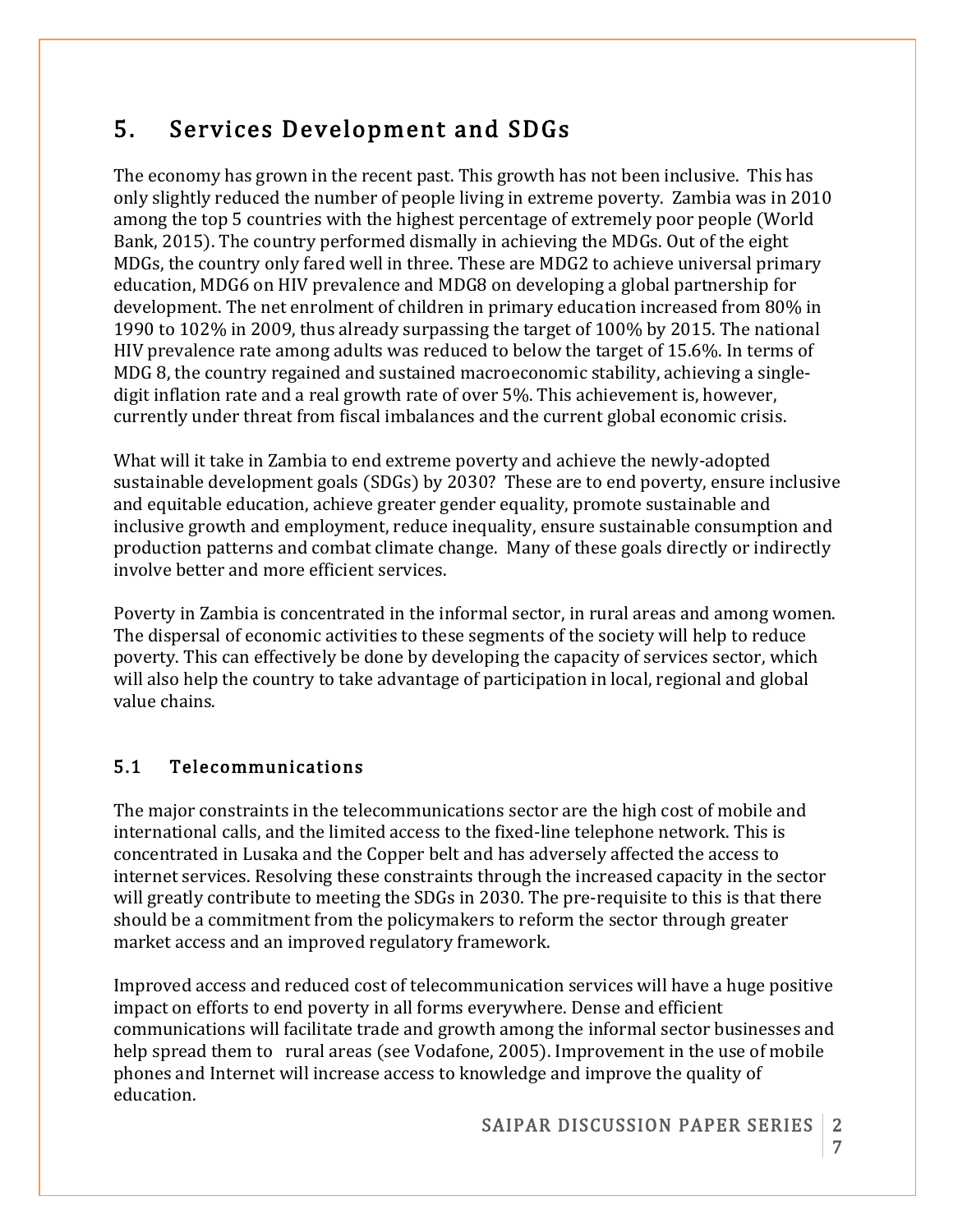### 5.2 Financial Services

The major constraint in the financial services sector is the high lending rates and financial inclusion. Resolving these issues will lead to the improvement of financial services. The prerequisite is that the policymakers must be committed to policies that promote competition and that improve and nurture innovative regulatory practices. Promoting financial inclusion will extend financial services to the informal sector workers and business, and the rural areas. This will bring about inclusive growth and tend to reduce poverty. Women will have access to finance for their businesses. This will tend to empower them and promote gender equality. Cross-border traders and exports will have access to finance their operations. This will promote exports and contribute to reducing inequality within the country and globally.

#### 5.3 Energy Services

The major constraint in the electricity sector is access to electricity where only about 20% of the population has access to electricity. Reforms in the sector will build capacity and increase the availability of electricity in both urban and rural areas. The prerequisite for this is that the policy makers must reform the sector and unbundle ZESCO. The likely impact of this reform on the economy is huge. The impact on the economy is that it will affect all the SDG goals above.

Improved electricity access will lead to a dramatic transformation of the economy through the provision of reliable power to both rural and urban areas. It will make possible and support a range of productive activities in the rural areas, including support to:

- The building of irrigations systems that have been made necessary by climatic change.
- Small scale farmers through improving post-harvest processing of crops, and livestock management as well as health services through refrigeration of vaccines and other medicines.
- Development of ICT services for marketing and trading for farmers.
- The supply of power in rural schools for the use of ICT in education and training and continuous professional development and access to teaching aids
- Access to water supply.

All of the above activities will lead to rural industrialization and the increased participation of women in economic activities. This transformation in the economy will tend to foster inclusive and sustainable growth, reduce poverty, and garner gender equality and empower women. It will also guarantee inclusive and equitable quality education, reduce inequality in the country and ensure sustainable consumption and production patterns.

Access to electricity will impact positively on efforts to combat climate change and its adverse impact. Wood fuel accounts for 70% of total energy demand in Zambia (CSO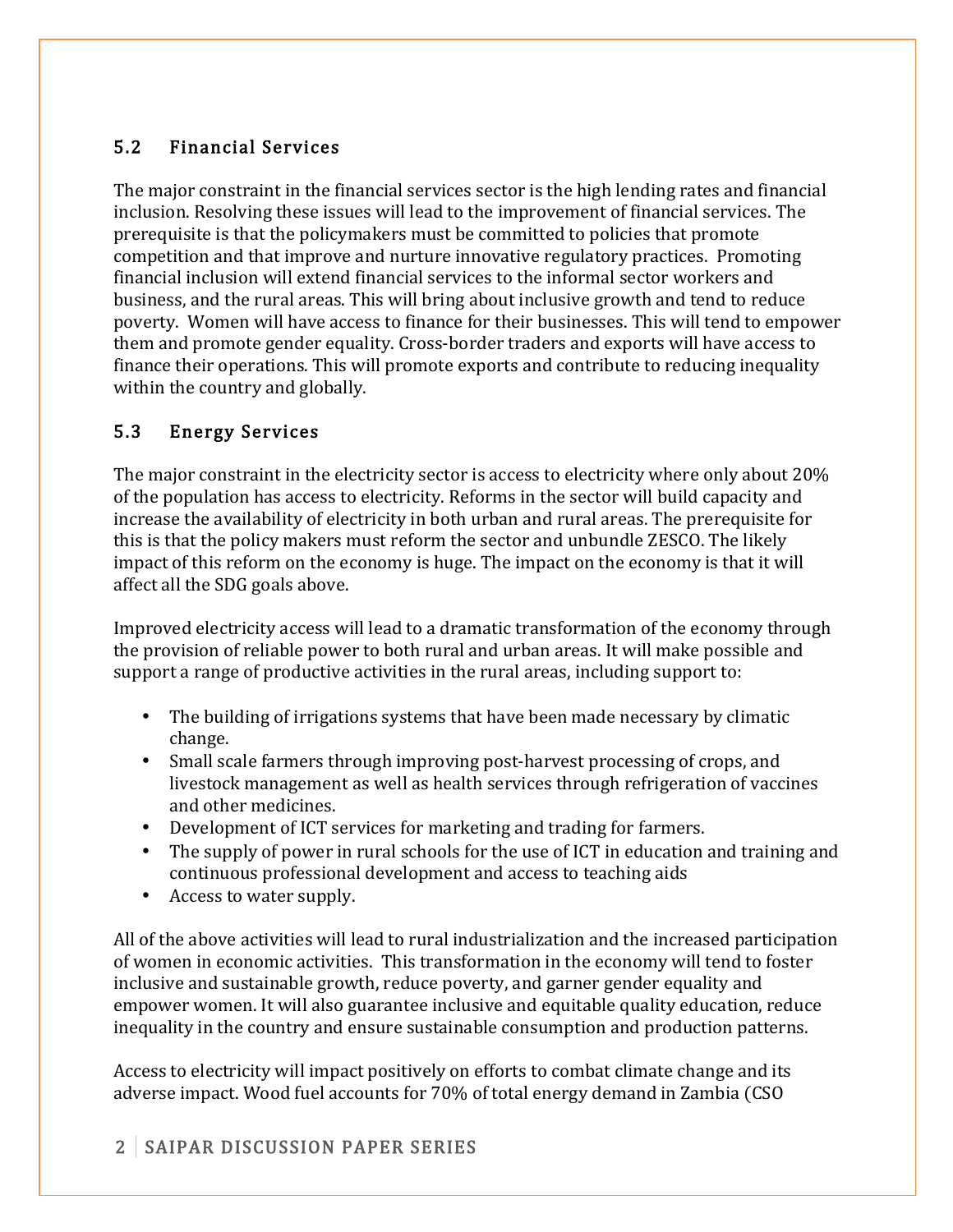,2007:15). This has led to deforestation and has impacted negatively on the environment and climate change. Increasing access to electricity will reduce on deforestation. This will contribute to the SDG goal of combating climate change.

### 5.4 Retail Services

The major challenges in this sector are to resolve the increasing concentration in the sector and increase competition, address the lack of access of local producers and farmers to the distribution networks of the large-format retail supermarkets and the perceived low quality and the unreliability of supply of local farmers and producers. The prerequisite to resolve these issues is to come up with a transparent and competitive regulatory framework for the sector. A competitive retail sector contributes towards increased local production by farmers and manufacturers. This will tend to increase incomes and jobs. It will contribute to the SDG goals of promoting inclusive sustainable growth and employment; reduce inequality in the country and efforts to end poverty.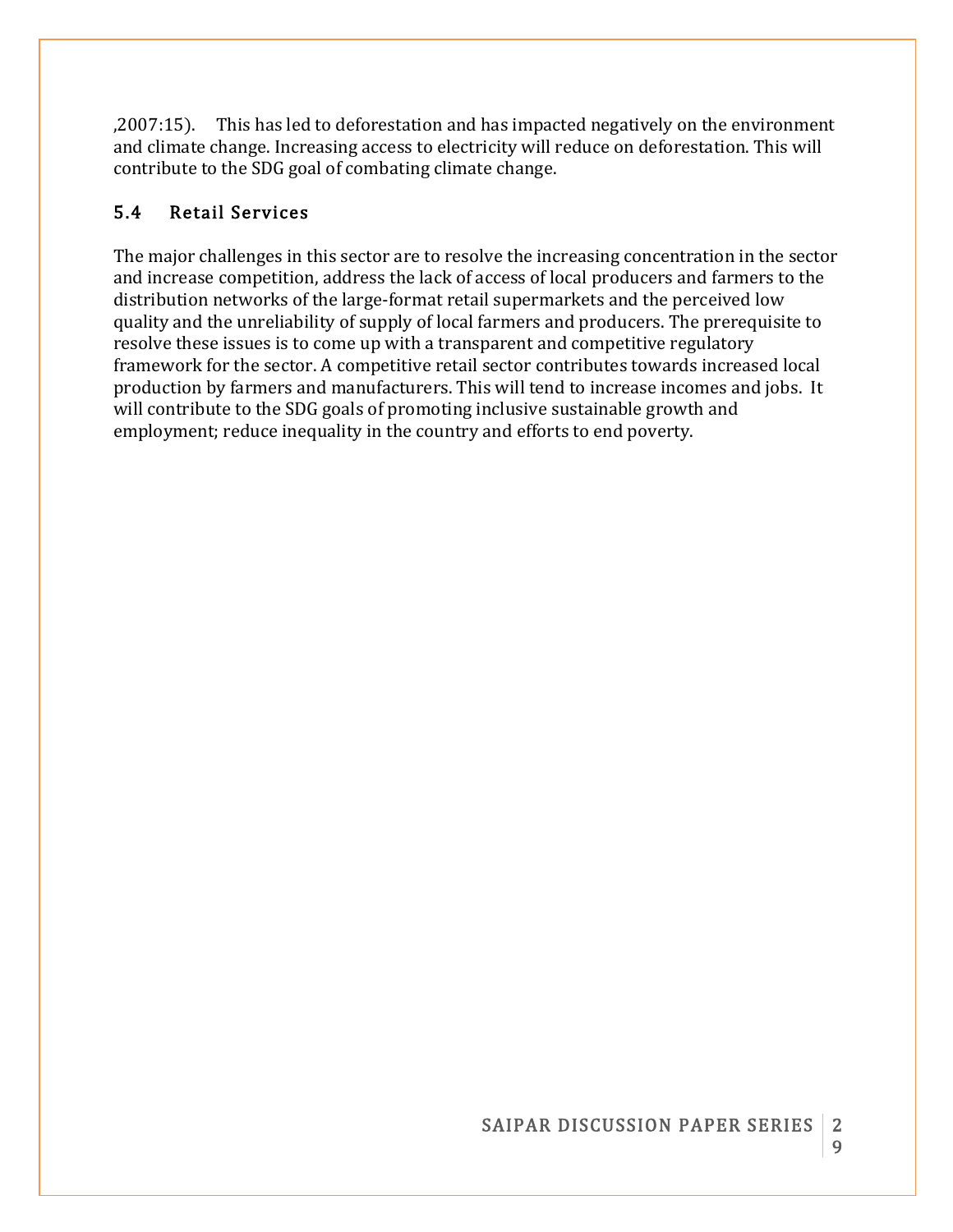# 6. Conclusions and Policy Recommendations

In trying to understand the potential of competitive domestic service sectors to contribute to sustained and inclusive growth, we looked at four service sectors that are of key economic interest and importance to Zambia's future growth prospects. These are financial, telecommunications, energy and distribution services. Within these sectors we specifically focused on commercial banking, fixed-line and mobile telephony, electricity and retail services.

Zambia has enjoyed positive real economic growth during the past two decades. This has been facilitated by higher copper prices, increased FDI inflows and improved macroeconomic management. However, this growth has not been inclusive. Poverty levels in the country remain high. With the number of people living in extreme poverty at 42%, Zambia is among the seven countries in the world with the largest share of its people living in this condition.

The domestic services sector has become increasingly significant in the economy and can be used to address issues of poverty reduction and inclusive growth. From this perspective, we look at the contribution of the services sector to output, employment, trade and FDI. We examine our bundle of the four key services that can most effectively contribute to spurring sustainable and inclusive growth. We discuss the structural and regulatory constraints facing the sectors. The sectors are found to be high cost, inefficient, uncompetitive and provide limited access to its services. They all need major reforms in their structures and regulations in an effort to transform them into competitive service sectors that can contribute to increased output and increased trade in both goods and services. In telecommunications, there is need for more competition in the mobile telephony segment. The fixed-line segment needs to be privatized. There is need to promote competition in commercial banking. In the electricity sector, there is need to unbundle ZESCO and create a regulatory framework for the unbundled electricity sector to promote competition and access to the transmission and distribution networks. A regulatory framework needs to be created for the retail sector that will promote competition. Lastly we discuss the implication of the increased capacity in our bundle of services on achieving sustainable development goals in 2030. The electricity sector seems to have the widest effects on achieving the sustainable development goals in the largest number of areas.

.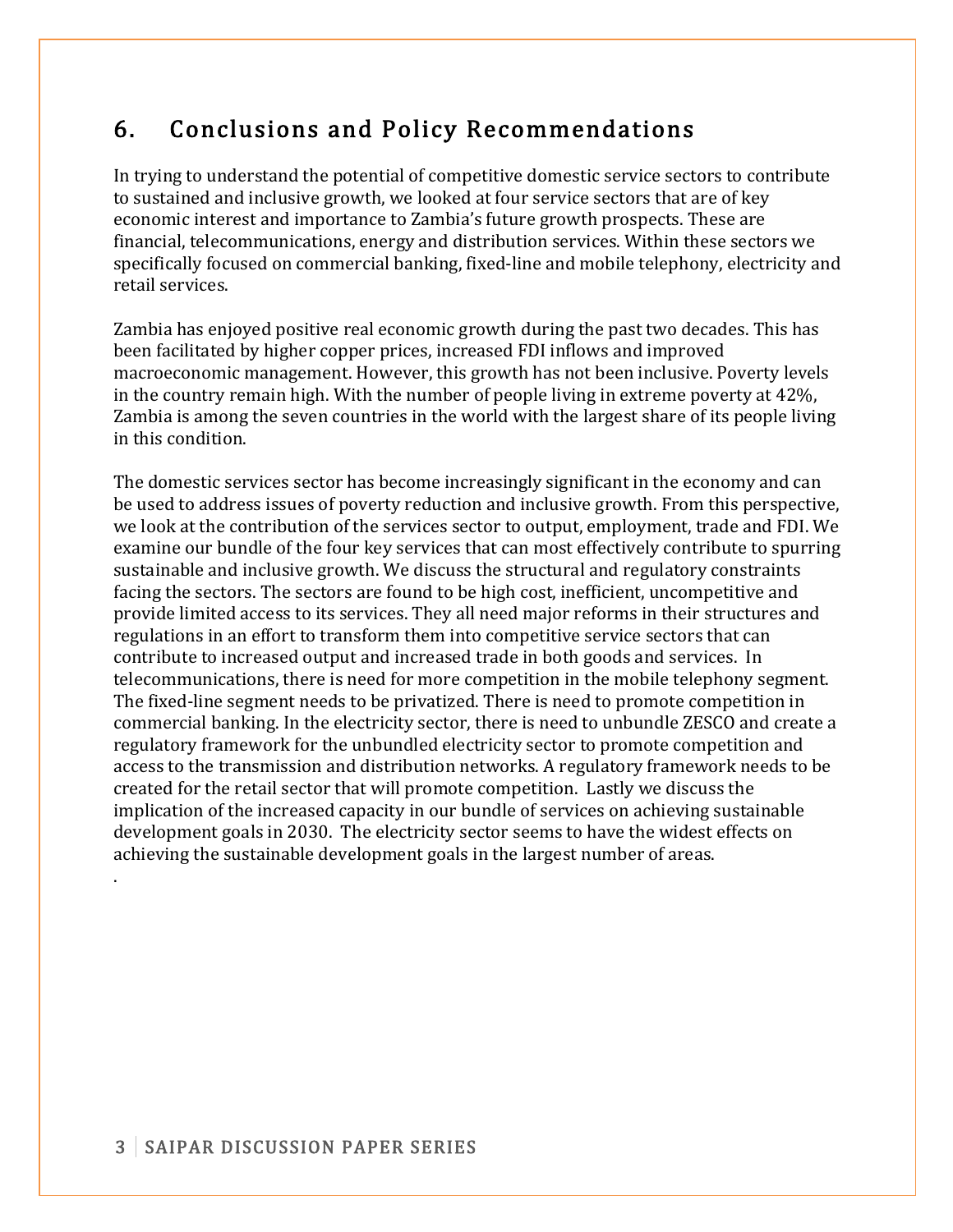### References

Arlnold, Jens, Boutheina Guermazi & Aaditya Mattoo. (2007). ' Telecommunications: The Persistence of Monopoly'. In Mattoo Aaditya and Lucy Payton (eds.), Services Trade and Development: The Experience of Zambia. New York: Palgrave Macmillan and the World Bank.

Bank of Zambia. (2009). Bank of Zambia Annual Report for 2008. Lusaka: Bank of Zambia. Bank of Zambia. (2012). Bank of Zambia Annual Report for 2011. Lusaka: Bank of Zambia. Bank of Zambia. (2014a). Bank of Zambia Annual Report for 2013. Lusaka: Bank of Zambia.

Bank of Zambia. (2014b). *Bank of Zambia Database*. Lusaka: Bank of Zambia.

Bwalya, Pamela-Kasese, Dennis Chiwele, Susan Siyunyi, Caesar Cheelo, Claire Harris & Eric White (2011) 'An Analysis of Constraints to Inclusive Growth in Zambia', Millennium Challenge Account – Zambia.

Central Statistical Office. (2007). Environment Statistics in Zambia: Energy Statistics. Lusaka: CSO.

- Central Statistical Office. (2014a). Quarterly Report: Employment and Earnings Enquiry for 2006 and 2012. Lusaka: CSO.
- Central Statistical Office. (2014b). Formal Sector Employment and Earnings Report: 2012 and 2013. Lusaka: CSO.
- Central Statistical Office. (2014c). Zambia in Figures, 1964-2014. Central Statistical Offices, Lusaka: CSO.
- Chapoto, Anthony, Diana Banda, Steven Haggblade, and Priscilla Hamukwala. (2011). 'Factors Affecting Poverty Dynamics in Rural Zambia'. Food Security Research Project Working Paper No. 15. Food Security Research Project.

Clarke, G., R. Cull, M. Peria & S. Sanchez. (2003). 'Foreign Bank Entry: Experience, Implications for Developing Economies'. World Bank Research Observer, 18. no.1.

De Luna Martinez, Jose. (2007). 'Financial Services: Dealing with Limited and Unequal Access'. In Mattoo, Aaditya and Lucy Payton (eds.), Services Trade and Development: The Experience of Zambia. New York: Palgrave Macmillan and the World Bank.

Energy Regulation Board. (2013). Annual Report. Lusaka: ERB.

Fundanga, Caleb & Andrew Mwaba. (1999). 'Privatization of Public Enterprises in Zambia: An Evaluation of the Policies, Procedures and Experiences'. Economic Research Paper No. 35. African Development Bank.

Fundanga, Caleb. (2010). 'Measures to Improve Financial Regulations and Supervision of the Financial System in Zambia'. Lusaka: Bank of Zambia.

- Fritz, Verena. (2009). 'Applied Governance and Growth Diagnostics: Basic Framework and Some Illustrations from Zambia'. Unpublished manuscript.
- FinScope. (2015). 'Financial Sector Deepening'. Post, June 24, 2015.
- GRZ. (2014). Diagnostics Trade Integration Study. Lusaka: MCTI.
- Habeenzu, S. (2011). 'Zambia ICT Sector Performance Review 2009/2010'. Research ICTAfrica.ne.t. www.researchictafrica.net/publications/policy \_ paper series.
- IMF. (2008). IMF Country Report No. 8/30. Washington: IMF.
- IMF. (2012). IMF Country Report. No. 12/200. Washington: IMF.

1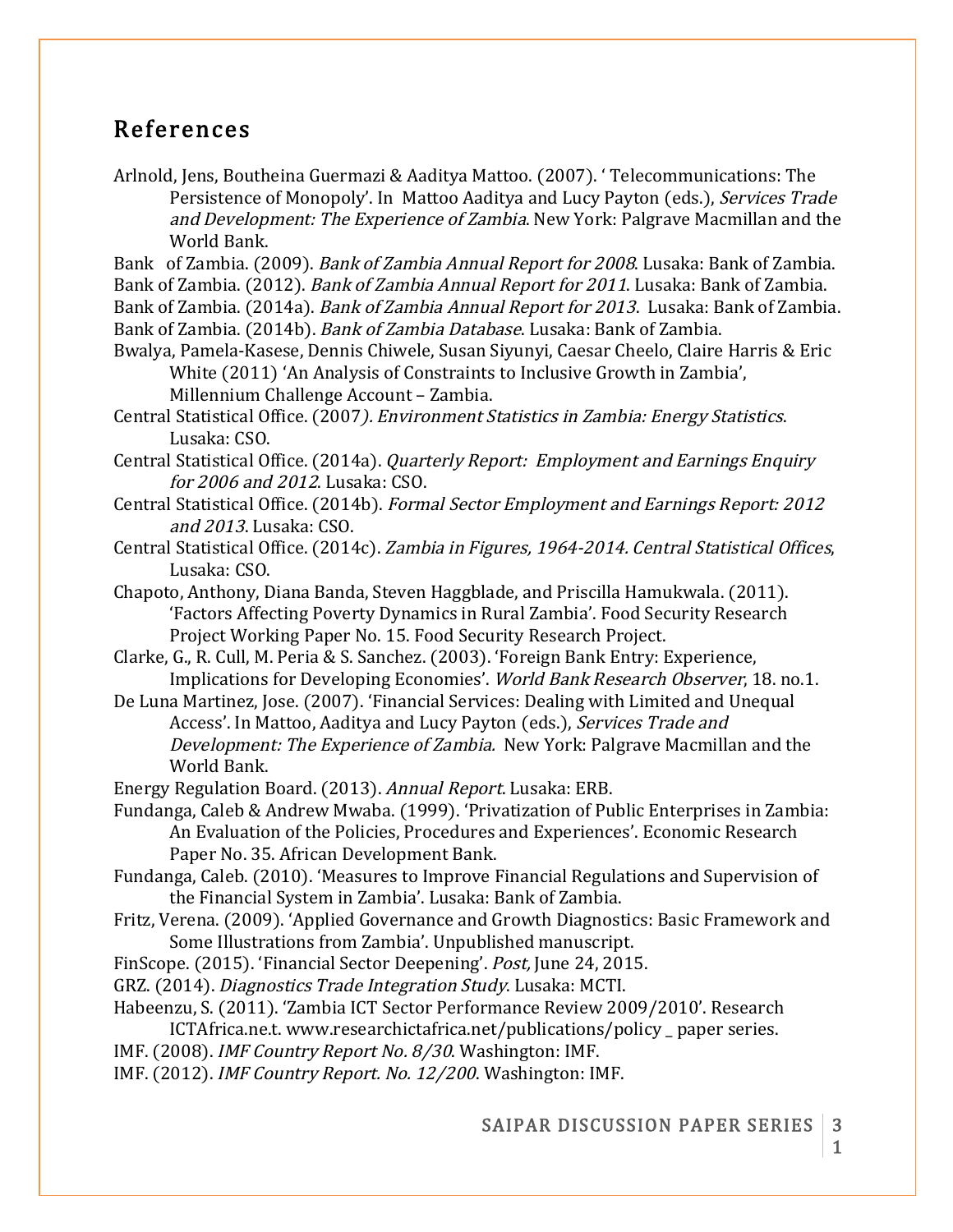IMF. (2015a). Zambia: Selected Issues. Washington: IMF.

- www.imf.org/external/pubs/ft/scr/2015/or15153pdf. July 8, 2015
- IMF. (2015b). IMF Country Report, No. 15/152. Washington: IMF.
- Ministry of Finance. (2004). Financial Sector Development Plan, Zambia: 2004-2009. Lusaka: Ministry of Finance.

Ministry of Finance. (2013). 2014 Budget Speech. Ministry of Finance. Lusaka: Ministry of Finance.

Mphuka, Chrispin, Joseph Simumba & Bernard Banda. (2014). 'Switching Costs, Relationship Banking & MSMEs Formal Bank Credit in Zambia'. Working Paper No. 20. Lusaka: Zambia Institute for Policy Analysis and Research.

Ndulo, Manenga, Caesar Cheelo & Precious Kaela (2104) Trade Framework Paper. Harnessing the Potential for Trade and Sustainable Growth in Zambia. Lusaka: Ministry of Commerce, Trade and Industry.

Osborn, Derek, Amy Cutter & Faroog Ullah. (2015). 'Universal Sustainable Development Goals: Understanding the Transformational Challenge for Developed Countries'. Stakeholder Forum, May.

Republic of Zambia. (2009). Information and Communications Act No 15 0f 2009. Lusaka: Government Printer.

- Republic of Zambia. (2009). Electronic and Transmissions Act No. 21 of 2009. Lusaka: Government Printer.. 111 of 2009. Government Printer.
- Simatele , Muna & Manenga Ndulo. (1999). 'Financial Services Sector in Zambia'. Lusaka: Ministry of Commerce, Trade and Industry.
- Simumba, Trevor. (2006). Services Capacity Assessment Draft Report: Zambia Research. ITC/UNCTAD/WTO GATS Project.
- Simwaba, A. M. (2006). *Energy Sector: Sectoral Assessment Study*. Lusaka: Department of Energy.

Sustainable Development Solutions Network. (2014). 'Indicators for Sustainable Development Goals'. United Nations.

Thomas, Stephen & David Hall. (2006). 'GATS and the Electricity and Water Sectors'. Public Services International Research Unit (PSIRU), University of Greenwich.

UNDP. (2013). Millennium Development Goals: Progress Report 2013. Lusaka: UNDP

Vodafone. (2005). 'Africa: The Impact of Mobile Phones'. Vodafone Policy Paper Series.

World Bank. (2006). 'Harnessing Services Trade for Zambia's Development'. Washington: World Bank.

WTO. (1991). Services Sectoral Classification List. MTN.GNS/W/120. Geneva: WTO.

WTO. (1998a). 'Energy Services: Background Note by the Secretariat'.' Council for Trade in Services, September 9. S/C/W/52. Geneva: WTO.

- WTO. (1998b). 'Financial Services: Background Note by the Secretariat'. Council for Trade in Services, December 2. S/C/W/72. Geneva: WTO.
- WTO. (1998c). 'Telecommunication Services: Background Note by the Secretariat'. Council for Trade in Services. December 8. S/C/W/74. Geneva: WTO.
- WTO. (1999). 'The Developmental Impact of Trade Liberalization under GATS: Informal Note by the Secretariat'.' Job No. 2748/Rev 1. Geneva: WTO.
- WTO (2001). Guidelines and Procedures for Negotiations on Trade in Services. ( S/L/93). Geneva: WTO.